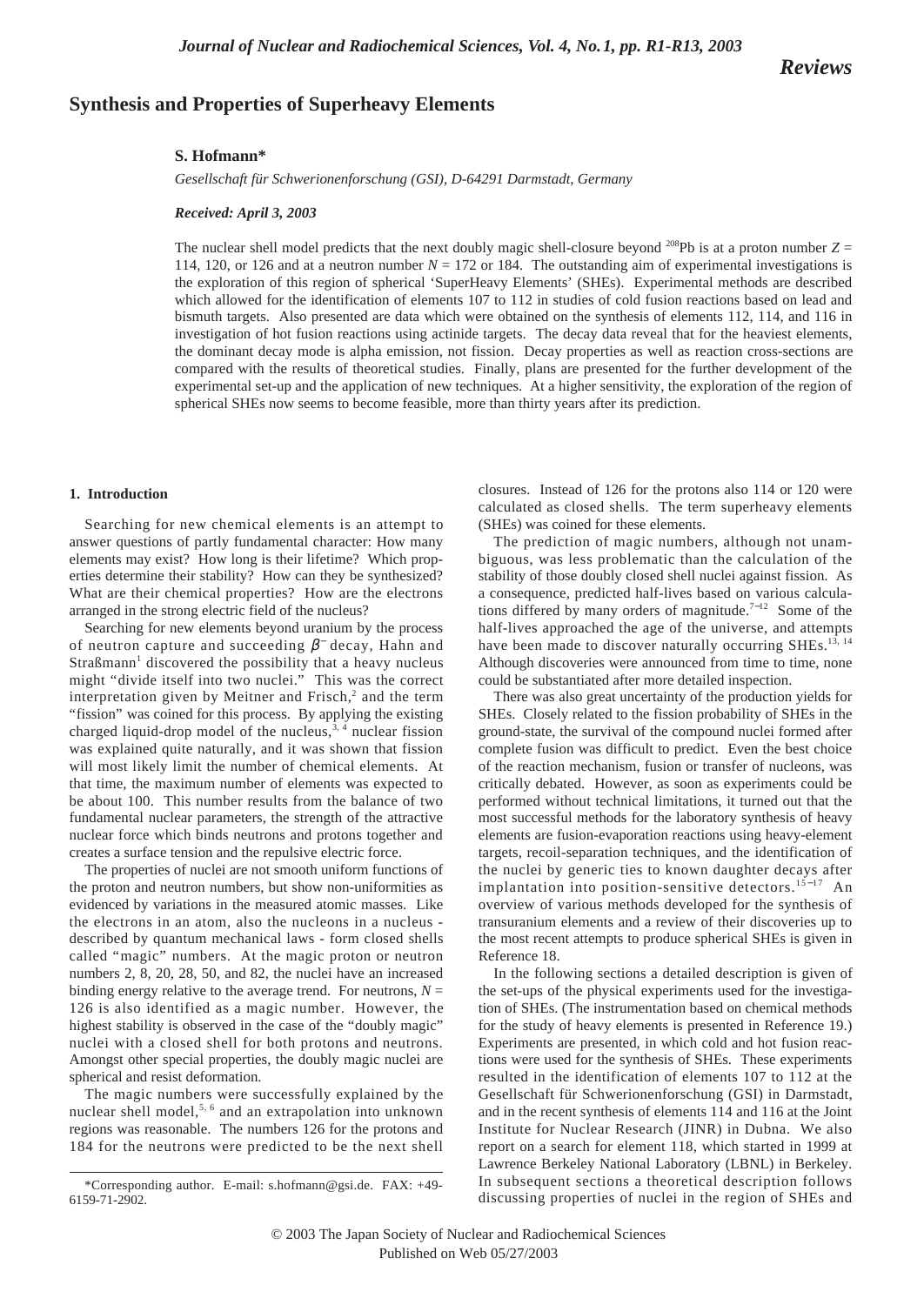phenomena, which influence the yield for the synthesis of SHEs. Empirical descriptions of hot and cold fusion nuclear reaction systematic are outlined. Finally, a summary and outlook is given.

### **2. Experimental Techniques**

**2.1. Targets and Accelerators.** First attempts to synthesize transuranium elements based on the idea to produce  $\beta$ <sup>−</sup> decaying nuclei by neutron capture, which decay into the next heavier so far unknown element. Up to fermium, this method made it possible to climb up the Periodic Table element by element. While from neptunium to californium, some isotopes can be produced in amounts of kilograms or at least grams in high neutron flux reactors, the two heaviest species, <sup>254</sup>Es and <sup>257</sup>Fm, are available only in quantities of micrograms and picograms, respectively. At fermium, however, the method ends due to the lack of  $\beta^-$  decay and too short  $\alpha$  and fission half-lives of the heavier elements. Sufficiently thick enough targets cannot be manufactured from these elements.

The region beyond fermium is best accessible using heavyion fusion reactions, the bombardment of heavy-element targets with heavy ions from an accelerator. The cross-section is less than in the case of neutron capture and values are considerably below the geometrical size of the nuclei. Moreover, only thin targets of the order of 1 mg/cm<sup>2</sup> can be used. This limitation arises from the energy loss of the ion beam in the target, which results (using thicker targets) in an energy distribution that is too wide for both the production of fusion products and their in-flight separation. On the other hand, the use of thin targets in combination with well defined beam energies from accelerators results in unique information about the reaction mechanism. The data are obtained by measuring excitation functions, the yield as a function of the beam energy.

Various combinations of projectiles and targets are in principle possible for the synthesis of heavy elements: actinide targets irradiated by light projectiles of elements in the range from neon to calcium, targets of lead and bismuth irradiated by projectiles from calcium to krypton, and symmetric combinations like tin plus tin up to samarium plus samarium. Also inverse reactions using e.g. lead or uranium as projectile are possible and may have technical advantages in specific cases.

Historically, the first accelerators used for the production of heavy elements were the cyclotrons in Berkeley, California, and later in Dubna, Russia. They were only able to accelerate light ions up to about neon with sufficient intensity and up to an energy high enough for fusion reactions. Larger and more powerful cyclotrons were built in Dubna for the investigation of reactions using projectiles near calcium. These were the U300 and U400, 300 and 400 cm diameter cyclotrons. In Berkeley a linear accelerator HILAC (Heavy Ion Linear ACcelerator), later upgraded to the SuperHILAC, was built. The shutdown of this accelerator in 1992 led to a revival of heavy element experiments at the 88-Inch Cyclotron. Aiming at the acceleration of ions as heavy as uranium, the UNILAC (UNIversal Linear ACcelerator) was constructed in Darmstadt, Germany, during the years 1969–74.

In order to compensate for the decreasing cross-sections of the synthesis of heavy elements, increasing beam currents are needed from the accelerators. This demands a continuous development of ion sources in order to deliver high currents at high ionic charge states. Beam currents up to a few particle microamperes (1  $\mu A_{part} = 6.24 \times 10^{12}$  particles/s) are presently reached. Such high currents, in turn, demand a higher resistance of the targets. An efficient target cooling and chemical compounds with higher melting points are presently tested. The developments in the laboratories in Berkeley, Dubna, and also in Finland, France, and Italy are similar and usually made in close collaboration and exchange of know-how. Especially great progress towards the synthesis of new elements was reported recently from experiments performed at the Institute of Physical and Chemical Research (RIKEN), in Wako, Saitama, Japan (see sect. 3.1).

**2.2 Recoil-Separation Techniques and Detectors.** The identification of the first transuranium elements was by chemical means. In the early 1960s physical techniques were developed which allowed for detection of nuclei with lifetimes of less than one second at high sensitivity. A further improvement of the physical methods was obtained with the development of recoil separators and large area position sensitive detectors. As a prime example for such instruments, we will describe the velocity filter SHIP (Separator for Heavy-Ion reaction Products) and its detector system, which were developed at the UNILAC. The principle of separation and detection techniques used in the other laboratories is comparable.

In contrast to the recoil-stopping methods, as used in He-jet systems or mass separators, where ion sources are utilized, recoil-separation techniques use the ionic charge and momentum of the recoiling fusion product obtained in the reaction process. Spatial separation from the projectiles and other reaction products is achieved by combined electric and magnetic fields. The separation times are determined by the recoil velocities and the lengths of the separators. They are typically in the range of  $1-2 \mu s$ . Two types of recoil separators have been developed: (1) The gas-filled separators use the different magnetic rigidities of the recoils and projectiles travelling through a low pressure (about 1 mbar) gas-filled volume in a magnetic dipole field.<sup>20</sup> In general, helium is used in order to obtain a maximum difference in the rigidities of slow reaction products and fast projectiles. A mean charge state of the ions is achieved by frequent collisions with the atoms of the gas. (2) Wien-filter or energy separators use the specific kinematic properties of the fusion products. The latter are created with velocities and energies different from the projectiles and other reaction products. Their ionic charge state is determined when they escape from a thin solid-state target into vacuum. Ionic-charge achromaticity is essential for high transmission. It is achieved by additional magnetic fields or symmetric arrangements of electric fields. An example of such a separator used in experiments for the investigation of heavy elements is the velocity filter SHIP in Darmstadt<sup>15</sup> shown in Figure 1.



**Figure 1.** The velocity filter SHIP (Separator for Heavy Ion reaction Products) and its detection system.<sup>15−17</sup> The drawing is approximately to scale, however, the target wheel and the detectors are enlarged by a factor of two. The length of SHIP from the target to the detector is 11 m. The target wheel has a radius up to the center of the targets of 155 mm. It rotates synchronously with beam macrostructure at 1125 rpm.<sup>21</sup> The target thickness is usually  $450 \mu g/cm^2$ . The detector system consists of three large area secondary-electron time-of-flight detectors<sup>22</sup> and a position-sensitive silicon-detector array (see text). The flight time of the reaction products through SHIP is  $2 \mu s$ . The filter, consisting of two electric and four magnetic dipole fields plus two quadrupole triplets, was extended by a fifth deflection magnet, allowing for positioning of the detectors away from the straight beam line and further reduction of the background.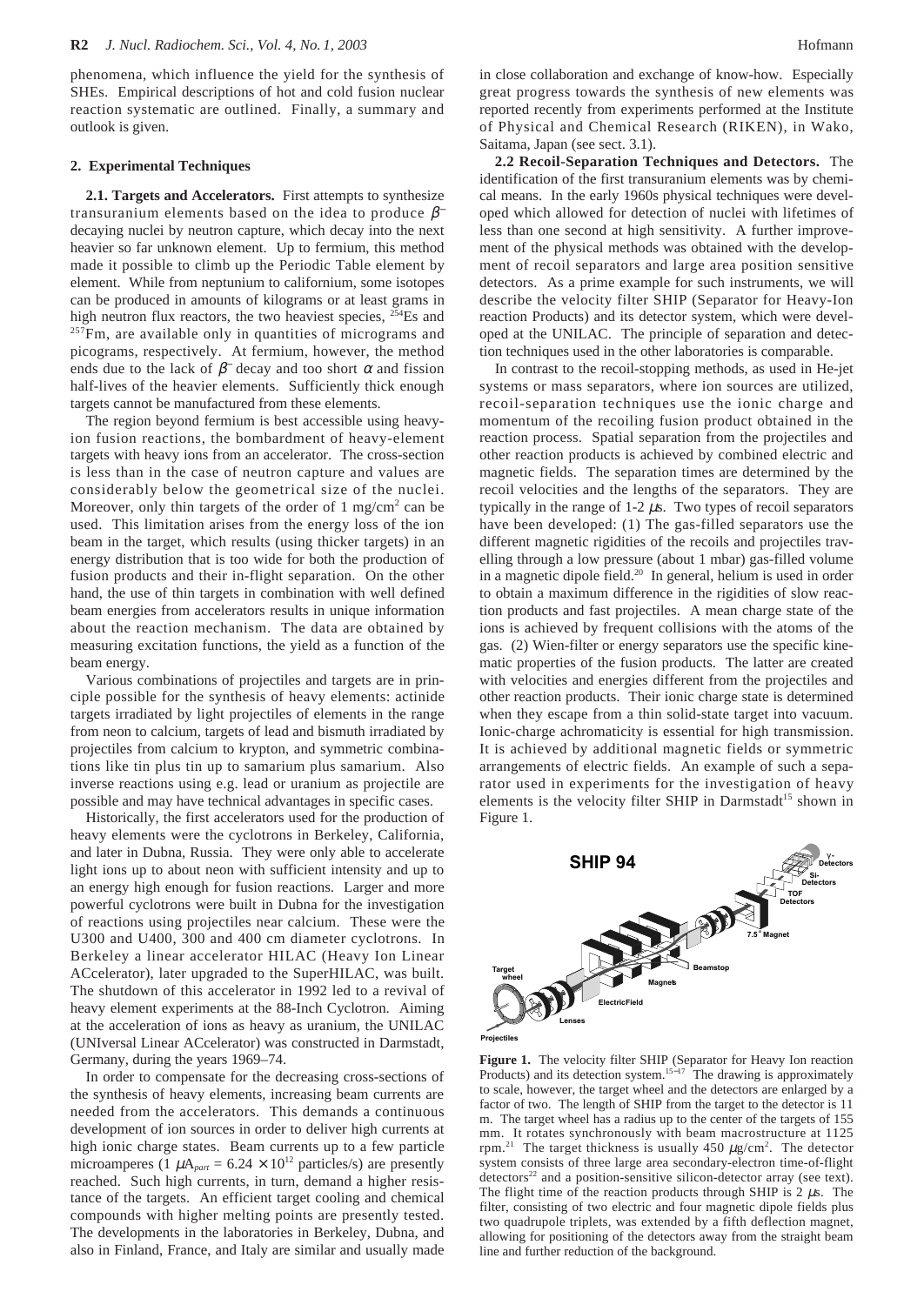*J. Nucl. Radiochem. Sci., Vol. 4, No. 1, 2003* **R3**

Recoil separators are designed to filter out those nuclei with a high transmission, which are produced in fusion reactions. Since high overall yields result in increased background levels, the transmitted particles have to be identified by detector systems. The detector type to be selected depends on the particle rate, energy, decay mode, and half-life. Experimental as well as theoretical data on the stability of heavy nuclei show that they decay by  $\alpha$  emission, electron capture or fission, with half-lives ranging from microseconds to days. Therefore silicon semiconductor detectors are well suited for the identification of nuclei and for the measurement of their decay properties. If the total rate of ions striking the focal plane of the separator is low, then the particles can be implanted directly into the silicon detectors. Using position-sensitive detectors, one can measure the local distribution of the implanted particles. In this case, the detectors act as diagnostic elements to optimize and control the ion optical properties of the separator.

Given that the implanted nuclei are radioactive, the positions measured for the implantation and all subsequent decay processes are the same. This is the case because the recoil effects are small compared with the range of implanted nuclei, emitted  $\alpha$  particles or fission products, and detector resolution. Recording the data event by event allows for the analysis of delayed coincidences with variable position and time windows for the identification of the decay chains.<sup>16</sup>

The presently used detector system is composed of three time-of-flight detectors, seven identical 16-strip silicon wafers, and germanium detectors.<sup>17</sup> A schematic view of the detector arrangement is shown in the focal plane of SHIP in Figure 1. Three secondary-electron foil detectors in front of the silicon detectors are used to measure the velocity of the particles.<sup>22</sup> They are mounted 150 mm apart from each other. The detector signals are also used to distinguish implantation from radioactive decays of previously implanted nuclei. Three detectors are used to increase the detection efficiency.

A time-of-flight signal and an energy signal from the silicon detector provide the information for switching off the beam after detection of an implanted residue.<sup>23</sup> After a response time of 20 µs a subsequent time window of preset duration opens for counting a preset number of  $\alpha$  particles of the decay chain. If the desired conditions are fulfilled, the beam-off period is prolonged up to the expected measurable end of the decay chain by opening a third time window. This improvement considerably reduces the background during the measuring period of the decay chain and allows for the safe detection of signals from long lived decays. The sequence of three time windows is needed because time-of-flight and energy signals alone would trigger the switching off process for the beam too often due to background events in the corresponding windows.

### **3. Experimental Results**

**3.1. Elements Produced in Cold-Fusion Reactions.** In this section, we present results dealing with the discovery of elements 107 to 112 using cold fusion reactions based on lead and bismuth targets. A detailed presentation and discussion of the decay properties of elements 107 to 109 and of elements 110 to 112 was given in previous reviews.<sup>17, 24, 25</sup> Known elements and their position in the Periodic Table of the Elements are shown in Figure 2. An overview of nuclei and decay chains in the region of SHEs, which are presently known or under investigation, is given in the partial chart of nuclides (Figure 3).

Bohrium, element 107, was the first new element synthesized at SHIP using the method of in-flight recoil separation and generic correlation of parent-daughter nuclei. The reaction used was  ${}^{54}Cr + {}^{209}Bi \rightarrow {}^{263}Bh^*$ . Five decay chains of  ${}^{262}Bh$ were observed.<sup>42</sup> The next lighter isotope, <sup>261</sup>Bh, was synthesized at a higher beam energy.<sup>43</sup> Additional data were obtained from the  $\alpha$  decay of <sup>266</sup>Mt,<sup>44</sup> and the isotope <sup>264</sup>Bh was identified as granddaughter in the decay chain of  $272111$ ,  $23$ ,  $29$  The isotopes  $^{266}$ Bh and  $^{267}$ Bh were produced using the hot fusion reaction <sup>22</sup>Ne + <sup>249</sup>Bk  $\rightarrow$  <sup>271</sup>Bh<sup>\*</sup>.<sup>39, 40</sup> These nuclei were used for a study of the chemical properties of bohrium.

Hassium, element 108, was first synthesized in 1984 using the reaction  ${}^{58}Fe + {}^{208}Pb$ . The identification was based on the observation of three atoms.<sup>45</sup> Only one  $\alpha$ -decay chain was measured in the irradiation of 207Pb with 58Fe. The measured event was assigned to the even-even isotope  $^{264}$ Hs.<sup>46</sup> The results were confirmed in a later work,  $25, 27$  and for the decay of 264Hs, a fission branching of 50% was also measured. The isotope 269Hs was discovered as a link in the decay chain of  $2^{77}112$ ,  $2^{3}$ ,  $2^{8}$  and  $2^{70}$ Hs was identified in a recent chemistry experiment.<sup>41</sup>

Meitnerium, element 109, was first observed in the year 1982 in the irradiation of <sup>209</sup>Bi with <sup>58</sup>Fe by a single  $\alpha$ -decay chain.<sup>47, 48</sup> This result was confirmed later.<sup>49</sup> In the most recent experiment<sup>44</sup> twelve atoms of <sup>266</sup>Mt have been measured, revealing a complicated decay pattern, as could be concluded from the wide range of  $\alpha$  energies from 10.5 to 11.8 MeV. This property seems to be common to many odd and odd-odd nuclides in the region of the heavy elements. The more neutron-rich isotope  $^{268}$ Mt was measured after  $\alpha$  decay of 272111.23, 29

Element 110 was discovered in 1994 using the reaction  ${}^{62}$ Ni  $+$  <sup>208</sup>Pb  $\rightarrow$  <sup>269</sup>110 + 1n.<sup>27</sup> The main experiment was preceded by a thorough study of the excitation functions for the synthesis of  $257$ Rf and  $265$ Hs using beams of  $50$ Ti and  $58$ Fe in order to determine the optimum beam energy for the production of element 110. New information on the decay pattern of these nuclei was also obtained. The data revealed that the maximum cross-section for the synthesis of element 108 was shifted to a lower excitation energy, different from the predictions of reaction theories. An extra-push energy was not measured.

The heavier isotope  $271110$  was synthesized with a beam of the more neutron-rich isotope  ${}^{64}Ni.^{25}$  The important result for the further production of elements beyond meitnerium was that the cross-section was enhanced from 2.6 pb to 15 pb by increasing the neutron number of the projectile by two, which gave hope that the cross-sections for the synthesis of heavier



**Figure 2.** Periodic Table of the Elements. The known transactinide elements 104 to 116 take the positions from below Hf in group IVA to below Po in group VIB. Element 108, hassium (Hs), the heaviest element chemically investigated, is placed in group VIIIA. The arrangement of the actinides reflects the fact that the first actinide elements still resemble, to a decreasing extent, the chemistry of the other groups: Th (group IVA below Hf), Pa (group VA below Ta), and U (group VIA below W).<sup>26</sup> The name 'darmstadtium', symbol 'Ds' was proposed for element 110 and recommended for acceptance by the Inorganic Chemistry Division of IUPAC in February 2003.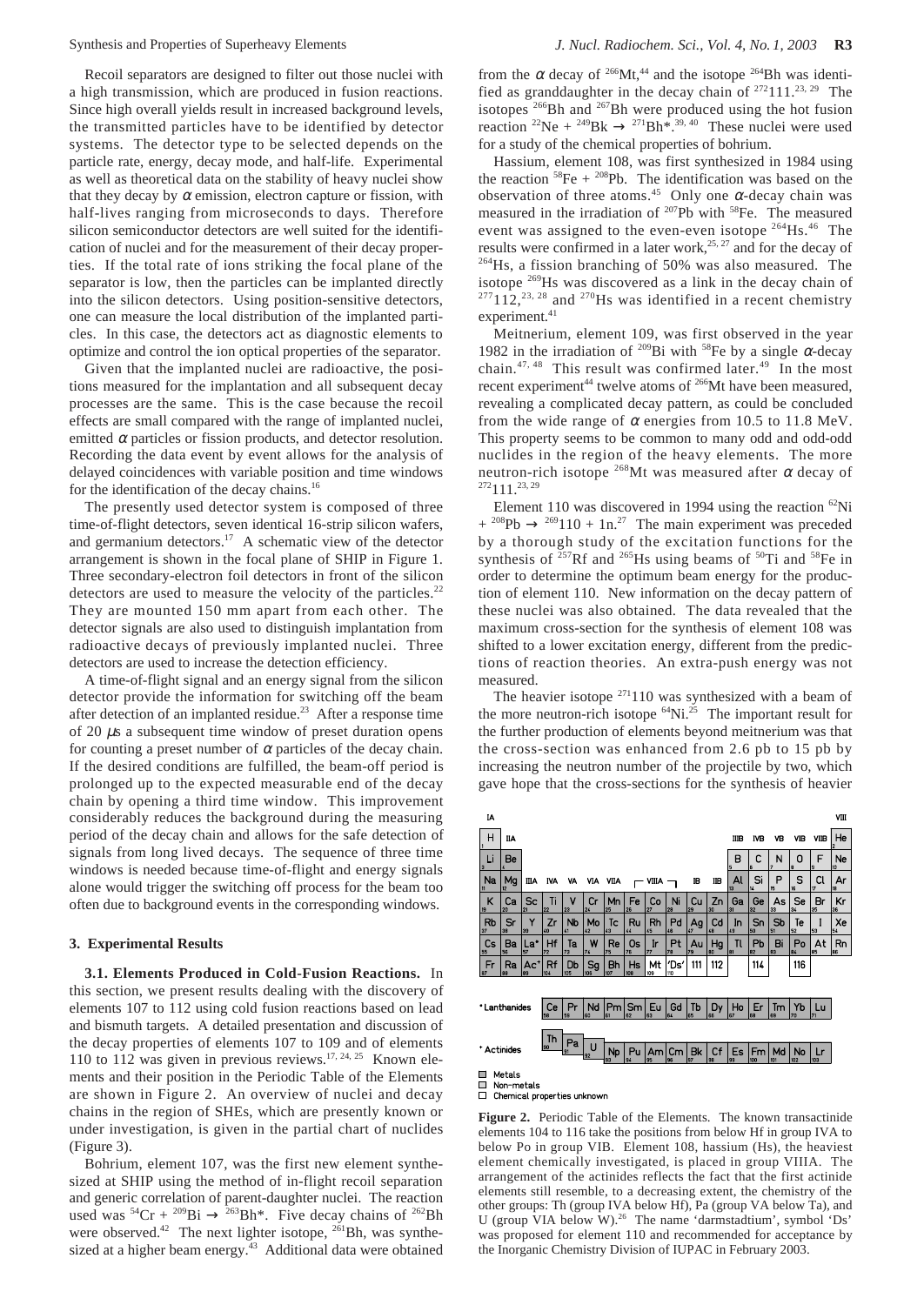

Figure 3. Upper end of the chart of nuclei showing the known nuclei and those which are presently (2003) under investigation. For each known isotope the element name, mass number, and half-life are given. The dots mark compound nuclei of reactions which were used to study the heaviest elements. In cold fusion reactions using <sup>208</sup>Pb target and beams of <sup>64</sup>Ni, <sup>70</sup>Zn for the study of elements 110 and 112 in Darmstadt.<sup>27, 28</sup> Element 111 was produced with a <sup>64</sup>Ni beam on a <sup>209</sup>Bi target.<sup>23, 29</sup> The isotopes of the new elements were identified by decay chains (nuclei connected with arrows) which ended in known, previously studied nuclei. The parent nucleus was created after evaporation of one neutron from the compound nucleus. The compound nuclei of elements 112, 114 and 116 studied in Dubna using a <sup>48</sup>Ca beam and targets of <sup>238</sup>U,<sup>30 242</sup>Pu,<sup>31</sup> <sup>244</sup>Pu,<sup>31</sup> <sup>23</sup><sub>33</sub> and <sup>248</sup>Cm.<sup>34, 35</sup> The observed decay chains are shown together with their assignment to superheavy nuclei created after evaporation of three and four neutrons, respectively. Finally, the compound nuclei used by nuclear chemists for the study of the chemical properties of elements seaborgium  $(Sg)^{36-38}$  bohrium (Bh)<sup>39, 40</sup> and hassium (Hs).<sup>41</sup> The elements were synthesized in reactions with beams of <sup>22</sup>Ne and <sup>26</sup>Mg and targets of <sup>248</sup>Cm and <sup>249</sup>Bk. Relatively long lived isotopes were produced after evaporation of four and five neutrons. The magic numbers for the protons at element 114 and 120 are emphasized. The bold dashed lines mark proton number 108 and neutron numbers 152 and 162. Nuclei with that number of protons or neutrons have increased stability, however, they are deformed contrary to the spherical superheavy nuclei. The crossing at *Z* = 114 and *N* = 162 reflects the uncertainty, whether nuclei in that region are deformed or spherical.

elements could decrease less steeply with available stable, more neutron-rich projectiles. However, this expectation was not proven in the case of element 112.

An overview of all data measured at SHIP from the decay chains observed in the reaction  ${}^{64}\text{Ni} + {}^{208}\text{Pb} \rightarrow {}^{272}110^*$  is given in Figure 4. The energies and lifetimes of  $\alpha$  decays directly succeeding the implantations are shown. (Describing single event chains it is preferable to use the lifetime  $\tau$  instead of the half-life, because  $\tau$  is directly measured as time difference between two succeeding signals). On top of the upper abscissa the  $\alpha$  spectra deduced from literature are plotted for the decays of 255Md, 255No, 259Rf, and 263Sg, in order to compare the energy and intensity pattern with the measured data assigned to the decay of <sup>271</sup>110. In case of <sup>267</sup>Hs the three  $\alpha$  decays observed by Lazarev et al.<sup>50</sup> are plotted.

The event chains are ordered chronologically from number 1 to 13. For each chain, the time sequence of the  $\alpha$  decays is from right to left following the decreasing  $\alpha$  energies. The lifetimes of the first  $\alpha$  decays at 10.7 MeV are the time differences between implantation and  $\alpha$  decay.

A total number of 57- $\alpha$  decays were measured and assigned to the 13 decay chains. Thirty-eight  $\alpha$ 's were emitted in beam direction and stopped in the 300- $\mu$ m thick detector. These  $\alpha$ events are marked by the little filled squares. The width of the squares shows the energy resolution of 13 keV ( $2\sigma$ ) obtained for these full energy  $\alpha$  signals. An exception are the <sup>271</sup>110  $\alpha$ decays of chain 9 and 11 for which the energy had to be corrected by +60 keV and −40 keV, respectively, due to short lifetime and tails of the signals from the preceding implanta-



**Figure 4.** Energies and lifetimes of the thirteen  $\alpha$ -decay chains resulting from the reaction  ${}^{64}\text{Ni} + {}^{208}\text{Pb} \rightarrow {}^{271}110 + 1$ n. The isotope  $^{271}110$  was identified by comparison of the decay properties of the daughter products with literature data marked by an asterisk  $(^{267}$ Hs,  $^{50}$  $^{263}$ Sg,<sup>51 259</sup>Rf,<sup>52 255</sup>No,<sup>52 255</sup>Md.<sup>52</sup>). New decay data of the isotope <sup>263</sup>Sg could be deduced. The decay chains are arranged chronologically with the date of production given at the righthand ordinate. For description of the symbols see text.

tion. A larger error bar, as indicated by the rectangles, was used. The larger, open squares mark escape  $\alpha$ 's for which the full energy could be summed from ∆E signals between 0.6 and 1.4 MeV in the stop detector and coincident residual energies in the backward crystals. A total of 12 of these  $\alpha$  events were measured, for which an energy resolution of 34 keV ( $2\sigma$ ), as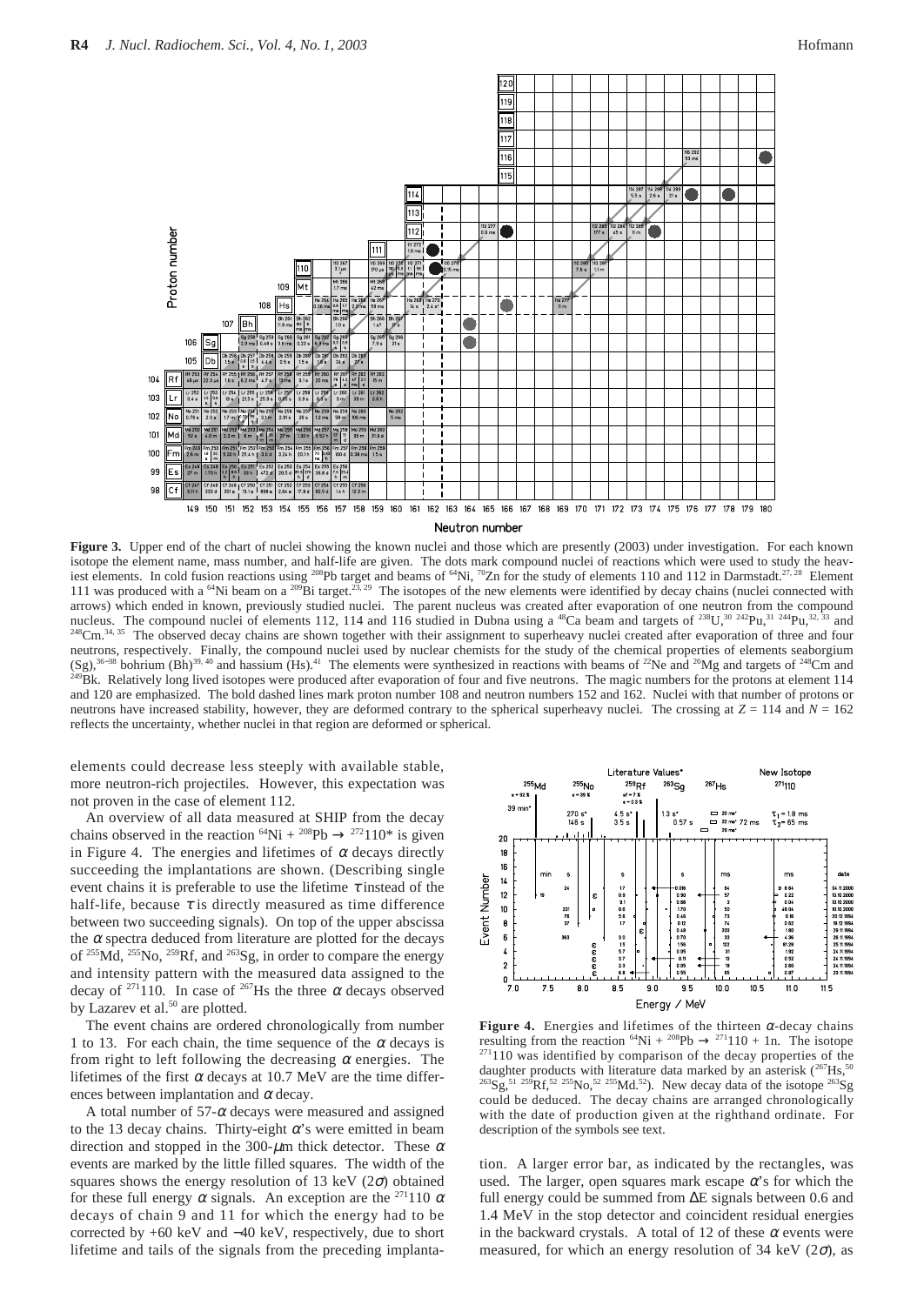marked by the width of the squares, was obtained in test reactions at higher statistical significance. In one of these cases, chain number 12, the first  $\alpha$  decay was corrected by +60 keV due to the short lifetime after the implantation, and a larger error bar was used. Seven  $\alpha$ 's escaped missing the backward crystals, but still leaving a ∆E signal and thus the time and position information. The amplitudes of the signals corresponded to energies between 1.0 and 5.2 MeV, which is characteristic for escaping  $\alpha$  particles. They are marked in Figure 4 by the arrows pointing left. The ratio of the  $\alpha$ 's measured with full energy/escape plus residual energy/escape is 38/12/7. It agrees within statistical error bars with the ratio 60/30/10 determined by test reactions.

The lower discriminator level for signals in the stop detector was at 260 keV, which is below the lowest ∆E signals of escaping  $\alpha$ 's emitted from heavy nuclei implanted 4–6  $\mu$ m into the active detector material. An estimate of the implantation depths was obtained by the measured implantation energy signals of  $\approx$ 25 MeV. As an important result a detection efficiency for  $\alpha$  decay of 100% was obtained, the same as for the much higher energetic fission events. In case of a missing  $\alpha$ decay or fission signal the reason must be that the nucleus, which has been identified as an  $\alpha$ -decay product, undergoes  $\beta$ decay or electron capture. In Figure 4 these missing  $\alpha$  or fission decays are marked by " $\varepsilon$ ". If the time windows can be opened wide enough to cover the full lifetime range, the detector system allows an unambiguous measurement of βbranching ratios.

In agreement with the known branching ratios of <sup>255</sup>No ( $b_{\varepsilon}$  = 39%<sup>52</sup>) and <sup>255</sup>Md ( $b_{\alpha}$  = 8%<sup>52</sup>) is the observation of the  $\alpha$  decay of 255Md in one of 13 cases (see chain 12 in Figure 4). This example reveals firstly that lifetimes up to 19 min are measurable at low background rate (in our case the <sup>255</sup>Md  $\alpha$  decay occurred during a beam pause of 14.5 ms) and secondly that agreement of  $\alpha$  energies with literature data is much more significant for the identification in the case of monoenergetic decays or simple decay patterns. The widely spread  $\alpha$  energies of the 255No decay represents an opposite example.

The decay data of the isotope <sup>271</sup>110 and its daughter products were confirmed in a recent experiment at RIKEN, where the same reaction,  ${}^{64}\text{Ni} + {}^{208}\text{Pb} \rightarrow {}^{272}110^*$ , was studied and a total of 14 decay chains were measured.<sup>53, 54</sup> The  $\alpha$  energy agrees well with our value of 10.74 MeV and also for the lifetime a long lived (3 events) and a short lived (11 events) components were measured. Mean values obtained from all 5 long lived and 22 short lived decays are  $\tau = 100$  ms and 2.35 ms, respectively, from which half-lives of  $(69<sup>+56</sup><sub>-21</sub>)$  ms and  $(1.63_{-0.28}^{+0.44})$  ms follow.

Obviously isomeric states are responsible for the two different half-lives. Because the measured  $\alpha$  energies are almost identical, an explanation suggested by Morita et al.<sup>53</sup> seems very likely; the isomeric state has the longer half-life and decays dominantly by γ emission or internal conversion into the shorter lived ground-state. Both states are populated in the reaction, but because the lifetime is measured as interval between implantation and  $\alpha$  decay, we observe two different values for one and the same  $\alpha$  transition. Theoretically low spin and high spin states  $(1/2^+$  to  $13/2^-$ ) which could result in isomeric states close to the ground-state were predicted by Ćwiok et al.<sup>55</sup> The isomeric ratio between population of the 69 ms and 1.6 ms states is 5/22. Therefore we may further conclude that the relatively long lived isomeric state has a low spin value and is less populated. However, this spin dependence known from lighter nuclei may be changed for heavy systems due to reduced fission probability of the compound nucleus at high spin. Also the possibility that both levels decay by  $\alpha$  emission with almost the same  $\alpha$  energy cannot be completely excluded. An indication could be the slightly lower  $α$  energy in the case of chain number 5 for the longer

lived decay, which was measured with high precision.

Further confirmation of the production of  $271110$  in the reaction  ${}^{64}\text{Ni} + {}^{208}\text{Pb} \rightarrow {}^{272}110*$  was reported recently from an experiment performed at the Berkeley Gas-filled Separator (BGS).56 At a beam energy of 309 MeV at the center of the target two decay chains were measured from which a crosssection of 8.3 pb was deduced. This value is in agreement with our result. $25$  We conclude that the maximum deviation of beam energy measured at the LBNL 88-Inch Cyclotron and the UNILAC is  $\pm 2$  MeV. Similar deviation is deduced from a comparison of the data measured at  $RIKEN<sup>54</sup>$  and at the UNILAC. Possibilities to improve the accuracy of beamenergy measurements are presently discussed.

Two more isotopes of element 110 have been reported in the literature. The first is  $267110$ , produced at LBNL in the irradiation of  $209$ Bi with  $59$ Co.<sup>57</sup> The second isotope is  $273110$ , reported to be observed at JINR in the irradiation of  $244$ Pu with  $34S$  after the evaporation of five neutrons.<sup>58</sup> Both observations need further experimental clarification.

The even-even nucleus  $270110$  was synthesized using the reaction <sup>64</sup>Ni + <sup>207</sup>Pb.<sup>59</sup> A total of eight α-decay chains were measured during an irradiation time of seven days. Decay data were obtained for the ground-state and a high spin K isomer, for which calculations predict spin and parity  $9^{\degree}$ ,  $10^{\degree}$  or  $8^{\degree}$ .<sup>60</sup> The relevant single particle Nilsson levels are  $v[613]_{7/2+}$  and  $v[615]_{9/2+}$  below the Fermi level and  $v[725]_{11/2-}$  above the Fermi level. Configuration and calculated energy of the excited states are  $\{v[613]_{7/2+} v[725]_{11/2-}\}_{9-}$  at 1.31 MeV,  $\{v[615]_{9/2+} v[725]_{11/2-}\}_{10-}$  at 1.34 MeV, and  $\{v[613]_{7/2+}\}$  $v[615]_{9/2+}$ <sub>8+</sub> at 1.58 MeV.

The new nuclei <sup>266</sup>Hs and <sup>262</sup>Sg were identified as daughter products after  $\alpha$  decay. Spontaneous fission of <sup>262</sup>Sg terminates the decay chain. A proposed partial decay scheme of  $270110$  is shown in Figure 5.



**Figure 5.** Tentative assignment of measured  $\alpha$  and  $\gamma$  decay and spontaneous fission data observed in the reaction  ${}^{64}\text{Ni} + {}^{207}\text{Pb} \rightarrow {}^{271}110*$ . The data were assigned to the ground-state decays of the new isotopes <sup>270</sup>110, <sup>266</sup>Hs, and <sup>262</sup>Sg and to a high spin K isomer in <sup>270</sup>110. Arrows in bold represent measured  $\alpha$  and  $\gamma$  rays and spontaneous fission. The proposed partial level schemes are taken from theoretical studies of Muntian et al.<sup>61</sup> for the rotational levels, of Ćwiok et al.<sup>60</sup> for the K isomers and of Smolanczuk<sup>62</sup> and Smolanczuk et al.<sup>63</sup> for the  $\alpha$  energies and spontaneous fission half-life of <sup>262</sup>Sg, respectively. For a detailed discussion see Reference 59.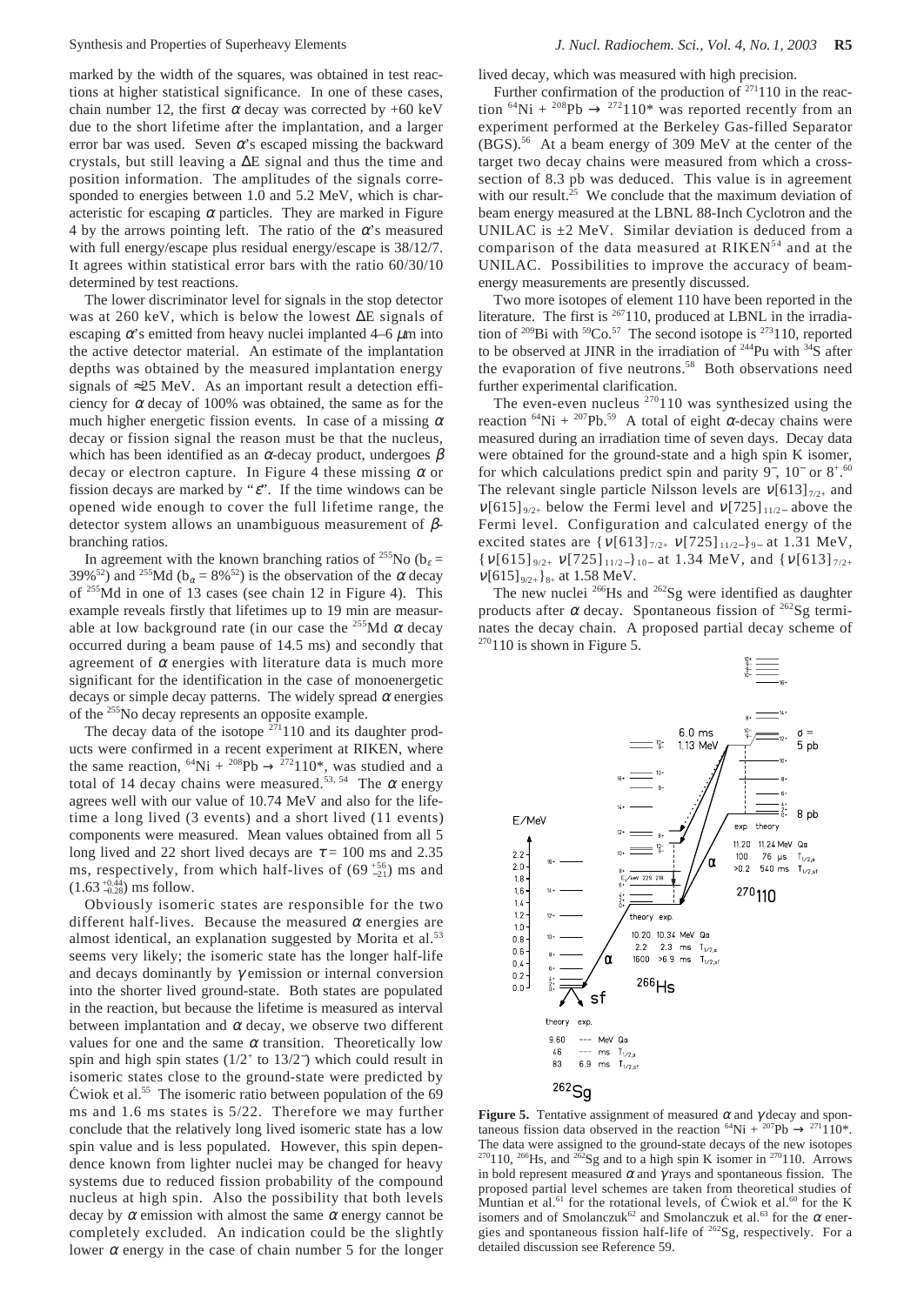Element 111 was synthesized in 1994 using the reaction 64Ni  $+{}^{209}Bi \rightarrow {}^{273}111*$ . A total of three  $\alpha$  chains of the isotope  $272111$  were observed.<sup>29</sup> Three additional decay chains were measured in a confirmation experiment in October 2000.<sup>23</sup>

Element 112 was investigated at SHIP using the reaction  ${}^{70}Zn + {}^{208}Pb \rightarrow {}^{278}112*.$ <sup>28</sup> The irradiation was performed in January-February 1996. Over a period of 24 days, a total of  $3.4 \times 10^{18}$  projectiles were collected. One  $\alpha$ -decay chain, shown in the left side of Figure 6, was observed resulting in a cross-section of 0.5 pb. The chain was assigned to the one neutron-emission channel. The experiment was repeated in May 2000 aiming to confirm the synthesis of  $277112$ , 23 During a similar measuring time, but using slightly higher beam energy, one more decay chain was observed, also shown in Figure 6. The measured decay pattern of the first four  $\alpha$ decays is in agreement with the one observed in the first experiment.

A new result was the occurrence of fission which ended the second decay chain at  $^{261}$ Rf. A spontaneous-fission branch of this nucleus was not yet known, however, it was expected from theoretical calculations. The new results on  $^{261}$ Rf were proven in a recent chemistry experiment, $41$  in which this isotope was measured as granddaughter in the decay chain of  $^{269}$ Hs (see the following sect. 3.2).

A reanalysis of all decay chains measured at SHIP since 1994, a total of 34 decay chains were analyzed, revealed that the previously published<sup>28</sup> first decay chain of  $277112$  (not shown in Figure 6) and the second of the originally published $27$ four chains of <sup>269</sup>110 were spuriously created. Details of the results of the reanalysis are given in Reference 23.

Results from an experiment at the 88-Inch Cyclotron in Berkeley aiming to synthesize element 118 were published in 1999.<sup>64</sup> Using the new BGS the reaction  ${}^{86}\text{Kr} + {}^{208}\text{Pb} \rightarrow$ 294118\* was investigated. From three decay chains consisting of six subsequent  $\alpha$  decays a surprisingly high cross-section of 2 pb was deduced for the one neutron emission channel.

In order to confirm the data obtained in Berkeley, the same reaction was investigated at SHIP in the summer of 1999. The experiment is described in detail in Reference 17. During a measuring time of 24 days a beam dose of  $2.9 \times 10^{18}$  projectiles was collected which was comparable to the Berkeley value of  $2.3 \times 10^{18}$ . No event chain was detected, and the cross-section limit resulting from the SHIP experiment for the synthesis of element 118 in cold fusion reactions was 1.0 pb. Also from the laboratories GANIL in Caen, France, 65 and RIKEN<sup>66</sup> negative results were reported. The Berkeley data were retracted in the summer of  $2001^{67}$  after negative results of a repetition experiment performed in the year 2001 in Berkeley itself and after a reanalysis of the data of the first experiment,



**Figure 6.** Two decay chains measured in experiments at SHIP in the cold fusion reaction  ${}^{70}Zn + {}^{208}Pb \rightarrow {}^{278}112*$ . The chains were assigned to the isotope <sup>277</sup>112 produced by evaporation of one neutron from the compound nucleus. The lifetimes given in brackets were calculated using the measured  $\alpha$  energies. In the case of escaped  $\alpha$  particles the alpha energies were determined using the measured lifetimes.

which showed that the three reported chains were not in the 1999 data. A comparison of the measured cross-section limit for this reaction with predictions from theoretical models is given in sect. 5.

**3.2. Elements Produced in Hot-Fusion Reactions.** Hot fusion reactions are based on targets made from actinide elements. A number of differences exist compared with reactions using lead or bismuth targets. Probably the most significant is the excitation energy of the compound nucleus at the lowest beam energies necessary to initiate a fusion reaction. Values are at  $10 - 20$  MeV in reactions with lead and bismuth targets and at  $35 - 45$  MeV in reactions with actinide targets, which led to the widely used terminology of 'cold' and 'hot' fusion reactions. Due to the lack of targets between bismuth and thorium, a gradual change from cold to hot fusion cannot be studied experimentally. A second important difference of actinide target based reactions is the synthesis of more neutron-rich isotopes compared with a cold fusion reaction leading to the same element, e.g.  $^{269}$ Hs from a  $^{248}$ Cm target (see below) and  $^{264}$ Hs from a  $^{208}$ Pb target using beams of  $^{26}$ Mg and <sup>58</sup>Fe, respectively.

Actinides served already as targets, when neutron capture and subsequent  $\beta^-$  decay were used for the first synthesis of transuranium elements. Later, up to the synthesis of seaborgium,<sup>51</sup> actinides were irradiated with light-ion beams from accelerators. Then, cold fusion reactions were used with lead and bismuth targets, which resulted in higher yield for the synthesis of heavy nuclei.

The argumentation changed again when elements 110 to 112 had been discovered in cold fusion reactions and continuously decreasing cross-sections were measured. The combination of actinide targets with beams as heavy as  $48Ca$  became promising to study more neutron rich isotopes which are closer to the region of spherical SHEs and for which also longer halflives were expected. In addition the lowest excitation energies of compound nuclei from fusion with actinide targets are obtained with beams of <sup>48</sup>Ca.

The experimental difficulty with using a  $48$ Ca beam is the low natural abundance of only 0.19% of this isotope, which makes enrichment very expensive. Therefore, the development of an intense 48Ca beam at low consumption of material in the ion source and high transmission through the accelerator was the aim of the work accomplished in Dubna during a period of about two years until 1998.<sup>68</sup>

The experiments at the U400 cyclotron were performed at two different recoil separators, which had been built during the 1980s. The separators had been upgraded in order to improve the background suppression and detector efficiency. The energy-dispersive electrostatic separator VASSILISSA was equipped with an additional deflection magnet. $69, 70$  The gasfilled separator GNS was tuned for the use of very asymmetric reactions with emphasis on the irradiation of highly radioactive targets.71 Both separators were equipped with time-of-flight detectors and with an array of position-sensitive Si detectors in an arrangement similar to the one shown in Figure 1.

At the separator VASSILISSA attempts were undertaken to search for new isotopes of element 112 by irradiation of  $^{238}$ U with <sup>48</sup>Ca ions.<sup>30</sup> The irradiation started in March, 1998. Two fission events were measured resulting in a cross-section of 5.0 pb. The two events were tentatively assigned to the residue  $283112$  after 3n evaporation.

The experiments were continued in March 1999. The reaction  ${}^{48}Ca + {}^{242}Pu \rightarrow {}^{290}114*$  was investigated.<sup>31</sup> It was expected that, after evaporation of three neutrons, the nuclide  $287114$ would be produced and would decay by  $\alpha$  emission into the previously investigated 283112. Over a period of 21 days, a total of four fission events were detected. Two of them could be assigned to fission isomers. The other two fission signals were preceded by signals from  $\alpha$  particles (one was an escape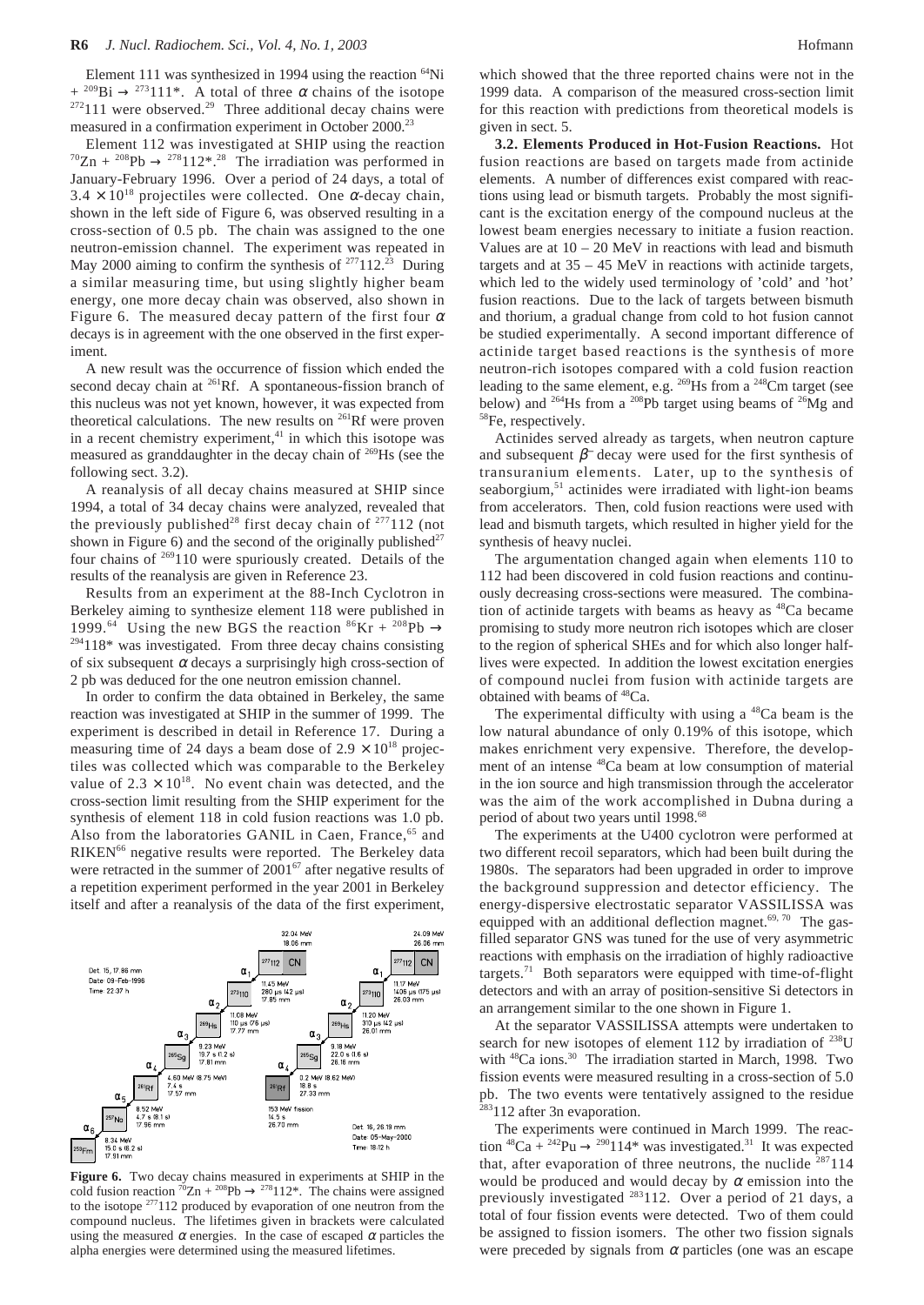$\alpha$  of 2.31 MeV) and implantations. A cross-section of 2.5 pb was obtained for the two events. They were assigned to the nuclide 287114. The four events, two from 112 and two from 114 of the  $^{238}$ U and  $^{242}$ Pu irradiation with  $^{48}$ Ca, are consistent. The fission lifetimes are within the limits given by statistical fluctuations. Fission was measured again after  $\alpha$  decay, when the target was changed from  $^{238}$ U to  $^{242}$ Pu. The low background rate in the focal plane of VASSILISSA makes mimicking by chance coincidences unlikely. However, further investigation is needed for an unambiguous assignment.

At GNS a search for element 114 was started in November-December, 1998. The experiments were performed in collaboration between the Flerov Laboratory of Nuclear Reactions (FLNR) of JINR and the Lawrence Livermore National Laboratory (LLNL), Livermore, California. A  $^{244}$ Pu target was irradiated for a period of 34 days with a <sup>48</sup>Ca beam. One decay chain was extracted from the data. The chain was claimed to be a candidate for the decay of <sup>289</sup>114. The measured crosssection was  $1$  pb.<sup>32</sup>

The  ${}^{48}Ca + {}^{244}Pu$  experiment was repeated in June-October, 1999. During a period of 3.5 months, two more  $α$ -decay sequences, terminating in spontaneous fission, were observed.33 The two chains were identical within the statistical fluctuations and detector-energy resolution, but differed from the first chain measured in 1998. The two new events were assigned to the decay of 288114, the 4n evaporation channel. The cross-section was 0.5 pb.

An investigation of element 116 was started in June 2000. Using a 248Cm target, the previously detected isotopes 289114 or <sup>288</sup>114 were expected to be observed as daughter products from the decay of the corresponding element 116 parent nuclei produced after evaporation of 3 or 4 neutrons. The first decay chain which was assigned to  $292116$  was measured after 35 days on July 19, 2000.<sup>34</sup> The irradiation was continued later, and two more decay chains were measured on May 2 and 8, 2001.<sup>35</sup> All three decay chains are plotted in Figure 7. The crosssection is about 0.6 pb deduced from a total beam dose of 2.25  $\times 10^{19}$ .

The newly measured chains are of high significance. The data reveal internal redundancy, and the lifetimes are relatively short, making an origin by chance events extremely unlikely. In particular, because all further decays in the chain, after the parent decay was observed, were measured during a beam free period. The beam was switched off using as a trigger the timeof-flight and energy signals from the implantation and the  $\alpha$ decay from the parent. The assignment to the 4n channel is likely, but remains subject to further investigation until an unambiguous identification will become possible. As the



**Figure 7.** Three decay chains measured in the reaction  $^{48}Ca + ^{248}Cm$  $\rightarrow$  <sup>296</sup>116\* at JINR in Dubna.<sup>35</sup> After implantation of the evaporation residue and detection of the first  $\alpha$  decay, the beam was switched off and the succeeding decays were measured under almost background free conditions. The decays assigned to the daughter nucleus <sup>288</sup>114 were in agreement with the data measured previously from two decay chains in the reaction <sup>48</sup>Ca + <sup>244</sup>Pu  $\rightarrow$  <sup>292</sup>114<sup>\*</sup>.<sup>33</sup> The time values given are the measured intervals between successive signals and represent the lifetimes of the decays. Also given are the measured positions in mm, where in the vertically arranged detector strips the events occurred. The figure was prepared using data given in Reference 35.

chains end at 280110 by spontaneous fission, generic relations to known nuclei cannot be used. Other possible procedures which could help to establish a unique assignment, could be measurements of excitation functions, further cross bombardments, direct mass measurements, and chemical analysis of parent or daughter elements. Also a systematic investigation of the nuclei in the gap between those studied mainly at GSI and that measured in Dubna would be useful.

How well chemical properties can be used for the separation and identification of even single atoms was recently demonstrated in an experiment to study hassium.<sup>41</sup> Using the hot fusion reaction <sup>26</sup>Mg + <sup>248</sup>Cm  $\rightarrow$  <sup>274</sup>Hs<sup>\*</sup>, the isotope <sup>269</sup>Hs was produced after evaporation of five neutrons. The hassium atoms, a total of three decay chains were measured, reacted with oxygen to form the volatile compound  $HsO<sub>4</sub>$ . This way it was proven independently by chemical means that the produced atom belongs, like osmium which also forms a volatile tetroxide, to group VIIIA and thus to element 108 in the Periodic Table of the Elements (Figure 2). The measured decay properties of the separated atoms fully confirmed the data obtained from the decay <sup>277</sup>112.<sup>23</sup>

Hot fusion reactions applied to synthesize long-lived nuclides of elements 104 through 108 for chemical studies are summarized in Table  $1.^{26}$  Cross-sections vary from about 10 nb to a few pb.<sup>39–41, 72–74</sup> With typical beam intensities of 3  $\times$  $10^{12}$  ions per second on targets of about 0.8 mg/cm<sup>2</sup> thickness production yields range from a few atoms per minute for rutherfordium and dubnium isotopes to five atoms per hour for  $^{265}$ Sg and even less for  $^{267}$ Bh and heavier nuclides. Therefore, all chemical separations are performed with single atoms on an "atom-at-a-time" scale. Similar to the experiments with recoil separators characteristic  $\alpha$  decays and time correlated  $\alpha$ - $\alpha$ decay chains are used to identify these nuclides in specific fractions or at characteristic positions after chemical separation.

TABLE 1: Nuclides From Hot Fusion Reactions<sup>26</sup> Used in **Chemical Investigations**

| Nuclide             | $T_{1/2}$<br>(s) | Beam            |                     |    | Target Channel Cross-section<br>(pb) | Yield                  |
|---------------------|------------------|-----------------|---------------------|----|--------------------------------------|------------------------|
| $261m$ Rf           | 78               | 18 <sub>O</sub> | $^{248}\mathrm{Cm}$ | 5n | $\approx 10,000$                     | $2 \text{ min}^{-1}$   |
|                     |                  | $^{22}$ Ne $\,$ | $^{244}\mathrm{Pu}$ | 5n | 4.000                                | $1$ min <sup>-1</sup>  |
| $\rm ^{262}Db$      | 34               | 18 <sub>O</sub> | $^{249}$ B $\!$     | 5n | 6.000                                | $2 \text{ min}^{-1}$   |
|                     |                  | $^{19}F$        | $\mathrm{^{248}Cm}$ | 5n | 1,000                                | $0.5 \text{ min}^{-1}$ |
| $^{263}\mathrm{Db}$ | 27               | $^{18}$ O       | $^{249}\mathrm{Bk}$ | 4n | 10,000                               | $3 \text{ min}^{-1}$   |
| $^{265}\mathrm{Sg}$ | 7.4              | $^{22}Ne$       | $\mathrm{^{248}Cm}$ | 5n | $\approx$ 240                        | $5 h^{-1}$             |
| $266$ Sg            | 21               | $^{22}Ne$       | $^{248}\mathrm{Cm}$ | 4n | $\approx 25$                         | $0.5 h^{-1}$           |
| $^{267}\mbox{Bh}$   | 17               | $^{22}Ne$       | $^{249}\rm{Bk}$     | 5n | $\approx 70$                         | $1.5 h^{-1}$           |
| $^{269}\mathrm{Hs}$ | 14               | $^{26}Mg$       | $\mathrm{^{248}Cm}$ | 5n | $\approx 6$                          | $3 d^{-1}$             |
| $^{270}\mathrm{Hs}$ | $2 - 7$          | $^{26}Mg$       | $\mathrm{^{248}Cm}$ | 4n | $\overline{4}$                       | $2 d^{-1}$             |

#### **4. Nuclear Structure and Decay Properties**

The calculation of the ground-state binding energy provides the basic step to determine the stability of SHEs. In macroscopic-microscopic models the binding energy is calculated as the sum of a predominating macroscopic part (derived from the liquid-drop model of the atomic nucleus) and a microscopic part (derived from the nuclear shell model). By this way more accurate values for the binding energy are obtained than in the cases of using only the liquid drop model or the shell model. The shell correction energies of the ground-state of nuclei near closed shells are negative which results in further decreased values of the negative binding energy from the liquid drop model - and thus increased stability. An experimental signature for the shell-correction energy is obtained by subtracting a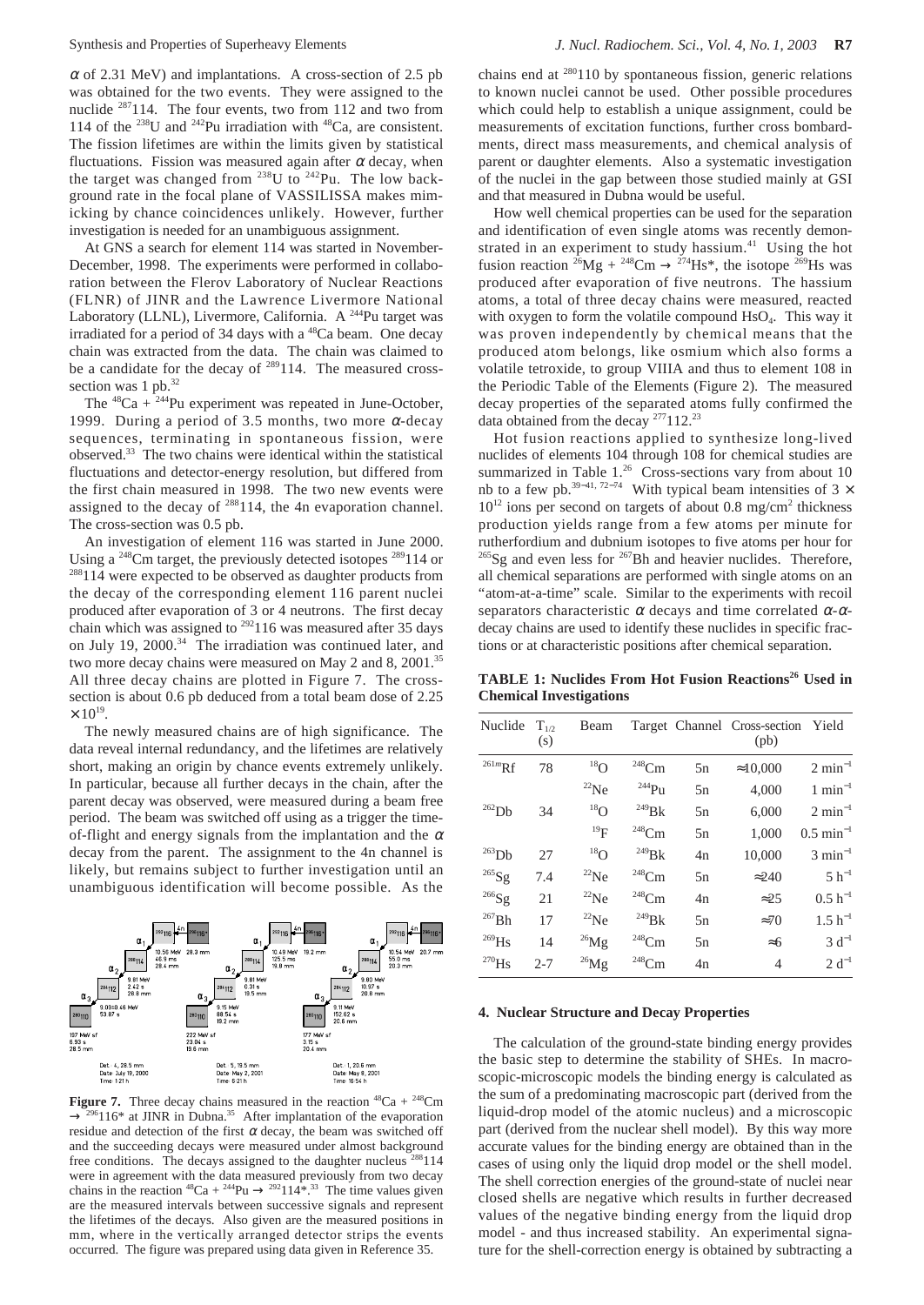calculated smooth macroscopic part from the measured total binding energy.

The shell-correction energy is plotted in Figure 8a using data from Reference 75. Two equally deep minima are obtained, one at  $Z = 108$  and  $N = 162$  for deformed nuclei with deformation parameters  $\beta_2 \approx 0.22$ ,  $\beta_4 \approx -0.07$  and the other one at  $Z = 114$  and  $N = 184$  for spherical SHEs. Different results are obtained from self-consistent Hartree-Fock-Bogoliubov calculations and relativistic mean-field models.<sup>76, 77</sup> They predict for spherical nuclei shells at  $Z = 114$ , 120 or 126 (indicated as dashed lines in Figure 8a) and  $N = 184$  or 172.

The knowledge of ground-state binding energies, however, is not sufficient for the calculation of partial spontaneous fission half-lives. Here it is necessary to determine the size of



**Figure 8.** Shell-correction energy (a) and partial half-lives for spontaneous fission,  $\alpha$  and  $\beta$  decay (b-d). The calculated values in (a) (c) are taken from References 63 and 75 and in (d) from Reference 78. The squares in (a) mark the nuclei presently known or under investigation, the filled squares in (d) mark the  $\beta$  stable nuclei.

the fission barrier over a wide range of deformation. The most accurate data were obtained for even-even nuclei using a macroscopic-microscopic model.63 Partial spontaneous fission half-lives are plotted in Figure 8b. The landscape of fission half-lives reflects the landscape of shell-correction energies, because in the region of SHEs the height of the fission barrier is mainly determined by the ground-state shell correction energy, while the contribution from the macroscopic liquiddrop part approaches zero for  $Z = 104$  and above. Nevertheless we see a significant increase of spontaneous fission half-life from  $10^3$  s for deformed nuclei to  $10^{12}$  s for spherical SHEs. This difference originates from an increasing width of the fission barrier which becomes wider in the case of spherical nuclei.

Partial  $\alpha$  half-lives decrease almost monotonically from  $10^{12}$ s down to  $10^{-9}$  s near  $Z = 126$  (Figure 8c). The valley of  $\beta$ stable nuclei passes through  $Z = 114$ ,  $N = 184$ . At a distance of about 20 neutrons away from the bottom of this valley,  $\beta$  halflives of isotopes have dropped down to values of one second<sup>78</sup> (Figure 8d).

Combining results from the individual decay modes one obtains the dominating partial half-life as shown in Figure 9 for even-even nuclei. The two regions of deformed heavy nuclei near  $N = 162$  and spherical SHEs merge and form a region of  $\alpha$  emitters surrounded by spontaneously fissioning nuclei. The longest half-lives are 1000 s for deformed heavy nuclei and 30 y for spherical SHEs. It is interesting to note that the longest half-lives are not reached for the doubly magic nucleus 114, but for  $Z = 110$  and  $N = 182$ . This is a result of continuously increasing  $Q_{\alpha}$  values with increasing atomic number. Therefore,  $\alpha$  decay becomes the dominant decay mode beyond element 110 with continuously decreasing halflives. For nuclei at  $N = 184$  and  $Z < 110$  half-lives are determined by  $\beta^-$  decay.

The four member  $\alpha$ -decay chain of <sup>292</sup>116, the heaviest even-even nucleus, observed in the recent experiment in Dubna, $35$  is also drawn in Figure 9. The arrows follow approximately the 1-s contour line down to  $280110$ . This is in agreement with the experimental observation. The nucleus  $280110$  is predicted to decay by spontaneous fission. The average values of the measured half-lives of the nuclei along the decay chain, see sect. 3.2, are  $53 \text{ ms} - 2.6 \text{ s} - 45 \text{ s} - 7.6 \text{ s}$ , respectively, which is about a factor of 10 longer than the calculated values. However, this deviation is well within the accuracy limits of the calculation. E.g., a change of the  $\alpha$  energy of <sup>288</sup>114 by 350 keV only changes the half-life by a factor of 10. The decay chains of two other recently synthesized even-even nuclei,  $270110$ <sup>59</sup> and  $270$ Hs,<sup>41</sup> are also drawn in the figure. In these cases the decay chains end by spontaneous fission at  $262$ Sg and  $262$ Rf, respectively.

For odd nuclei, partial  $\alpha$  and spontaneous fission half-lives calculated by Smolanczuk and Sobiczewski<sup>75</sup> have to be multi-



**Figure 9.** Dominant half-lives for  $\alpha$ ,  $\beta$ <sup>+</sup> decay/electron capture,  $\beta$ <sup>-</sup> decay, and spontaneous fission. The data are valid for even-even nuclei only.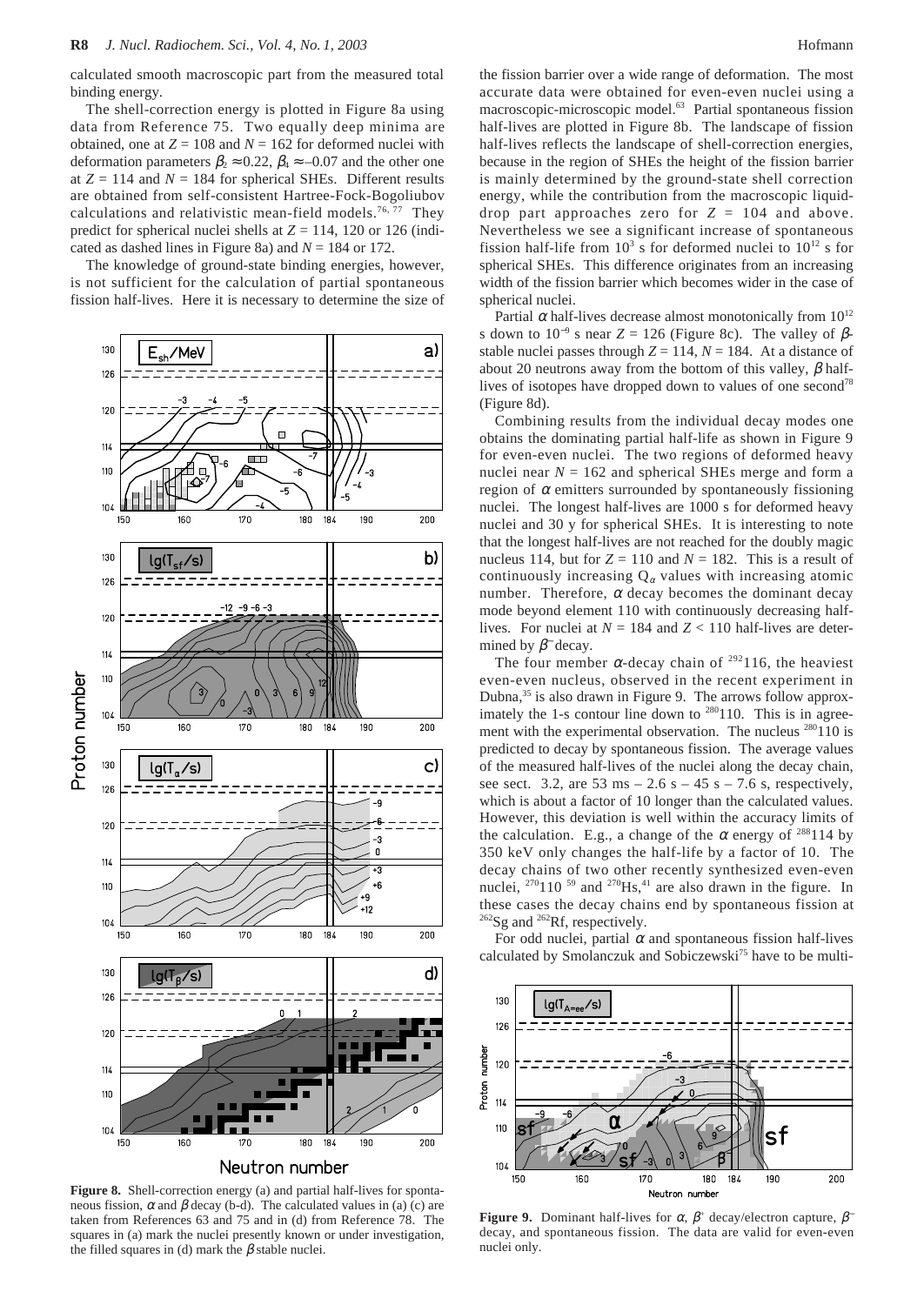plied by a factor of 10 and 1000, respectively, thus making provisions for the odd particle hindrance factors. However, we have to keep in mind that fission hindrance factors show a wide distribution from  $10<sup>1</sup>$  to  $10<sup>5</sup>$ , which is mainly a result of the specific levels occupied by the odd nucleon. For odd-odd nuclei, the fission hindrance factors from both the odd proton and the odd neutron are multiplied. For odd and odd-odd nuclei, the island character of  $\alpha$  emitters disappears and for nuclei with neutron numbers 150 to 160  $\alpha$ -decay prevails down to rutherfordium and beyond. In the allegorical representation where the stability of SHEs is seen as an island in a sea of instability, even-even nuclei portray the situation at high-tide and odd nuclei at low-tide, when the island is connected to the mainland.

The interesting question arises, if and to which extent uncertainties related to the location of proton and neutron shell closures will change the half-lives of SHEs. Partial  $\alpha$  and  $\beta$ half-lives are only insignificantly modified by shell effects, because their decay process occurs between neighboring nuclei. This is different for fission half-lives which are primarily determined by shell effects. However, the uncertainty related to the location of nuclei with the strongest shelleffects, and thus longest partial fission half-life at  $Z = 114$ , 120 or 126 and  $N = 172$  or 184, is irrelevant concerning the longest 'total' half-life of SHEs. All regions for these SHEs are dominated by  $\alpha$  decay. Alpha-decay half-lives will only be modified by a factor of up to approximately 100, if the double shell closure is not located at  $Z = 114$  and  $N = 184$ . Only in the case of shell effects similar strong as in the double magic 208Pb, the half-lives could become significantly shorter for nuclei above the shell closure and longer for the nuclei below.

The line of reasoning is, however, different concerning the production cross-section. The survival probability of the compound nucleus is determined among other factors significantly by the fission-barrier. Therefore, with respect to an efficient production yield, the knowledge of the location of minimal negative shell-correction energy is highly important. However, it may also turn out that shell effects in the region of SHEs are distributed across a number of subshell closures. In that case a wider region of less deep shell-correction energy would exist with corresponding modification of stability and production yield of SHEs.

### **5. Nuclear Reactions**

The main features which determine the fusion process of heavy ions are (1) the fusion barrier and the related beam energy and excitation energy, (2) the ratio of surface tension versus Coulomb repulsion which determines the fusion probability and which strongly depends on the asymmetry of the reaction partners (the product  $Z_1Z_2$  at fixed  $Z_1 + Z_2$ ), (3) the impact parameter (centrality of collision) and related angular momentum, and (4) the ratio of neutron evaporation and of  $\gamma$ emission versus the fission of the compound nucleus.

In fusion reactions towards SHEs the product  $Z_1Z_2$  reaches extremely large and the fission barrier extremely small values. In addition, the fission barrier itself is fragile, because it is solely built up from shell effects. For these reasons the fusion of SHEs is hampered twofold: (1) in the entrance channel by a high probability for re-separation and (2) in the exit channel by a high probability for fission. In contrast, the fusion of lighter elements proceeds unhindered through the contracting effect of the surface tension and the evaporation of neutrons instead of fission.

The effect of Coulomb repulsion on the cross-section starts to act severely for fusion reactions to produce elements beyond fermium. From there on a continuous decrease of crosssection was measured from microbarns for the synthesis of nobelium down to picobarns for the synthesis of element 112.

Data obtained in reactions with 208Pb and 209Bi for the 1n-evaporation channel at low excitation energies of about 10–15 MeV (therefore named cold fusion) and in reactions with actinide targets at excitation energies of 35–45 MeV (hot fusion) for the 4n channel are plotted in Figure 10a and b, respectively.

Some features which the data reveal are pointed out in the following:

(1) So far no data were measured below cross-section values of about 0.5 pb. This is the limit presently set by experimental constraints. Considering the already long irradiation time of  $\approx$ 1 month to reach a cross-section of 0.5 pb, it seems impractical to perform systematic studies on this cross-section level or even below. Further improvement of the experimental conditions is mandatory. Note in this context that the experimental sensitivity increased by three orders of magnitude since the 1982–83 search experiment for element 116 using a hot fusion reaction.<sup>79</sup>

(2) The cross-sections for elements lighter than 113 decrease by factors of 4 and 10 per element in the case of cold and hot fusion, respectively. The decrease is explained as a combined effect of increasing probability for re-separation of projectile and target nucleus and fission of the compound nucleus. Theoretical consideration and empirical descriptions, see e.g. References 17, 25, 80, and 81, suggest that the steep fall of cross-sections for cold fusion reactions may be strongly linked to increasing re-separation probability at high values of *Z*1*Z*<sup>2</sup> while hot fusion cross-sections mainly drop because of strong fission losses at high excitation energies. Extremely small values result from an extrapolating these data into the



Figure 10. Measured cross-sections for reactions with <sup>208</sup>Pb and <sup>209</sup>Bi targets and 1n evaporation (a) and for reactions with actinide targets and 4n evaporation (b).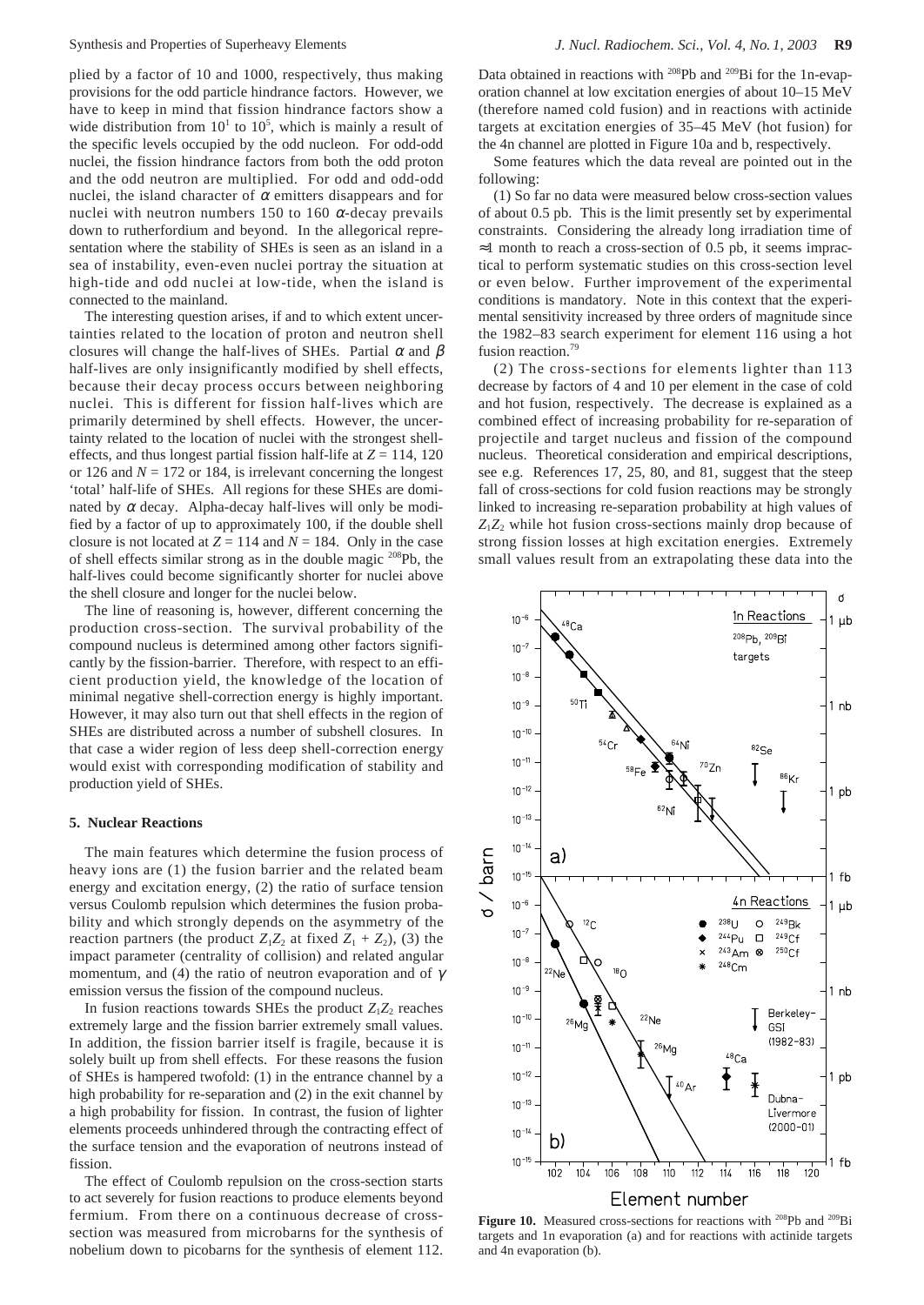region of element 114 and beyond. However, strong shell effects for SHEs could lead to an increase of the fission barrier and thus to an increase of the survival probability of the compound nucleus, see also discussion in sect. 4. The relatively high values measured in Dubna for the synthesis of elements 114 and 116 would be in agreement with this argumentation. In the case of cold fusion only cross-section limits are known for the synthesis of elements 116 and 118.

(3) Locally an increase of the cross-section by a factor of 5.8 was measured for element 110 in cold fusion reactions when the beam was changed from  $^{62}$ Ni to  $^{64}$ Ni. It was speculated that this increase could be due to the increased value of the projectile neutron number. However, the assumption could not be confirmed in the case of element 112 which was synthesized using the most neutron rich stable zinc isotope with mass number 70.

A number of excitation functions were measured for the synthesis of elements from No to 110 using Pb and Bi targets. $17$  For the even elements these data are shown together with the two data points measured for  $278112$  in Figure 11. The maximum evaporation residue cross-section (1n channel) was measured at beam energies well below a one dimensional fusion barrier.<sup>82</sup> At the optimum beam energy projectile and target are just reaching the contact configuration in a central collision. The relatively simple fusion barrier based on the Bass model<sup>82</sup> is too high and a tunnelling process through this barrier cannot explain the measured cross-section. Various processes are possible, and are discussed in the literature, which result in a lowering of the fusion barrier. Among these processes transfer of nucleons and an excitation of vibrational degrees of freedom are the most important.<sup>83, 84</sup>

Target nuclei of actinide targets are strongly deformed and the height of the Coulomb barrier depends on the orientation of the deformation axes. The reaction  $^{48}Ca + {}^{248}Cm$ , studied in Dubna, was performed at a beam energy resulting in an excitation energy of approximately 34 MeV.<sup>35</sup> The observed decay chains were assigned to the 4n-evaporation channel. An excitation function which could provide experimental evidence for an orientation effect on the fusion cross-section is not yet measured.

It was pointed out in the literature<sup>85</sup> that closed shell projectiles and target nuclei are favorable synthesizing SHEs. The reason is not only a low (negative) reaction Q-value and thus a low excitation energy, but also that fusion of such systems is connected with a minimum of energy dissipation. The fusion path proceeds along cold fusion valleys, where the reaction partners maintain kinetic energy up to the closest possible distance. In this view the difference between cold and hot



**Figure 11.** Measured even element excitation functions. On the left, the cross-sections are plotted as function of the dissipated energy E\*, on the right, the neutron binding energies are subtracted.

fusion is not only a result from gradually different values of excitation energy, but there exists a qualitative difference, which is on the one hand (cold fusion) based on a well ordered fusion process along paths of minimum dissipation of energy, and on the other hand (hot fusion) based on a process governed by the formation of a more or less energy equilibrated compound nucleus. The use of the double magic 48Ca and actinide targets seems to proceed via an intermediate fusion process, possibly along a fusion valley less pronounced than in the case of cold fusion. Triggered by the recent experimental success of heavy element synthesis, a number of theoretical studies are in progress aiming to obtain a detailed understanding of the processes involved.<sup>84, 86−91</sup>

Due to the great uncertainty concerning the influence of the various steps in the fusion of heavy elements, more and more precise experimental data are needed. It is especially important that various combinations of projectile and target be investigated, from very asymmetric systems to symmetric ones, and that excitation functions are measured. This provides information on how fast the cross-section decreases with increasing energy due to fission of the compound nucleus, and how fast cross-sections decrease on the low energy side due to the fusion barrier. From both slopes, information about the 'shape' of the fission and the fusion barriers can be obtained. At a high enough cross-section, these measurements can be complemented by in-beam γ-ray spectroscopy using the recoildecay tagging method in order to study the influence of angular momentum on the fusion and survival probability.92−<sup>94</sup>

#### **6. Summary and Outlook**

The experimental work of the last two decades has shown that cross-sections for the synthesis of the heaviest elements decrease almost continuously. However, recent data on the synthesis of elements 114 and 116 in Dubna using hot fusion seem to break this trend when the region of spherical superheavy elements is reached. Therefore a confirmation is urgently needed that the region of spherical SHEs has finally been reached and that the exploration of the 'island' has started and can be performed even on a relatively high cross-section level.

The progress towards the exploration of the island of spherical SHEs is difficult to predict. However, despite the exciting new results, many questions of more general character are still awaiting an answer. New developments will not only make it possible to perform experiments aimed at synthesizing new elements in reasonable measuring times, but will also allow for a number of various other investigations covering reaction physics and spectroscopy.

One can hope that, during the coming years, more data will be measured in order to promote a better understanding of the stability of the heaviest elements and the processes that lead to fusion. A microscopic description of the fusion process will be needed for an effective explanation of all measured phenomena in the case of low dissipative energies. Then, the relationships between fusion probability and stability of the fusion products may also become apparent.

An opportunity for the continuation of experiments in the region of SHEs at decreasing cross-sections affords, among others, further accelerator developments. High current beams and radioactive beams are options for the future. At increased beam currents, values of tens of particle  $\mu$ A's may become accessible, the cross-section level for the performance of experiments can be shifted down into the region of tens of femtobarns, and excitation functions can be measured on the level of tenths of picobarns. High currents, in turn, call for the development of new targets and separator improvements. Radioactive ion beams, not as intense as the ones with stable isotopes, will allow for approaching the closed neutron shell *N*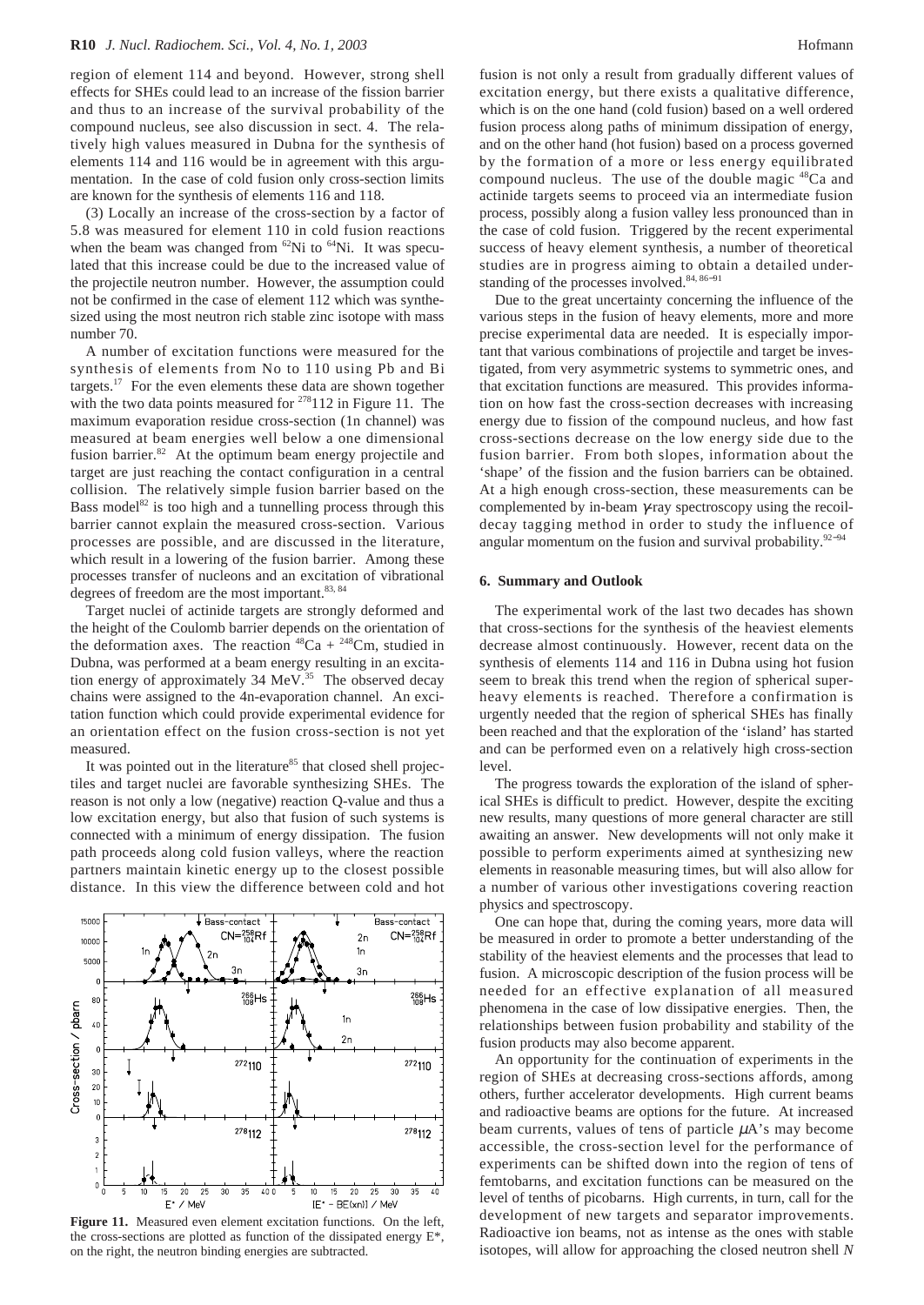Synthesis and Properties of Superheavy Elements *J. Nucl. Radiochem. Sci., Vol. 4, No. 1, 2003* **R11**

= 184 already at lighter elements. The study of the fusion process using radioactive neutron rich beams will be highly interesting.

The half-lives of spherical SHEs are expected to be relatively long. Based on nuclear models, which are effective predictors of half-lives in the region of the heaviest elements, values from microseconds to years have been calculated for various isotopes. This wide range of half-lives encourages the application of a wide variety of experimental methods in the investigation of SHEs, from the safe identification of short lived isotopes by recoil-separation techniques to atomic physics experiments on trapped ions, and to the investigation of chemical properties of SHEs using long-lived isotopes.

### **References**

- (1) O. Hahn and F. Straßmann, Naturwissenschaften **27**, 11 (1939).
- (2) L. Meitner and O.R. Frisch, Nature **143**, 239 (1939).
- (3) G. Gamov, Proc. R. Soc. London A**126**, 632 (1930).
- (4) C.F. von Weizsäcker, Z. Phys. **96**, 431 (1935).
- (5) M. Göppert-Mayer, Phys. Rev. **74**, 235 (1948).
- (6) O. Haxel, J.H.D. Jensen, and H.D. Suess, Phys. Rev. **75**, 1769 (1949).
- (7) W.D. Myers and W.J. Swiatecki, Nucl. Phys. **81**, 1 (1966).
- (8) H. Meldner, Ark. Fys. **36**, 593 (1967).
- (9) S.G. Nilsson, J.R. Nix, A. Sobiczewski, Z. Szymanski, S. Wycech, C. Gustafson, and P. Möller, Nucl. Phys. A**115**, 545 (1968).
- (10)U. Mosel and W. Greiner, Z. Phys. A**222**, 261 (1969).
- (11)E.O. Fiset and J.R. Nix, Nucl. Phys. A**193**, 647 (1972).
- (12)J. Randrup, S.E. Larsson, P. Möller, S.G. Nilsson, K. Pomorski, and A. Sobiczewski, Phys. Rev. C**13**, 229 (1976).
- (13)W. Grimm, G. Herrmann, and H.-D. Schüssler, Phys. Rev. Lett. **26**, 1040 (1971).
- (14)G.N. Flerov and G.M. Ter-Akopian, Rep. Prog. Phys. **46**, 817 (1983).
- (15)G. Münzenberg, W. Faust, S. Hofmann, P. Armbruster, K. Güttner, and H. Ewald, Nucl. Instr. and Meth. **161**, 65 (1979).
- (16)S. Hofmann, W. Faust, G. Münzenberg, W. Reisdorf, P. Armbruster, K. Güttner, and H. Ewald, Z. Phys. A**291**, 53 (1979).
- (17)S. Hofmann and G. Münzenberg, Rev. Mod. Phys. **72**, 733 (2000).
- (18)S. Hofmann, *On beyond uranium-Journey to the end of the Periodic Table*, Science Spectra Book Series, Vol. 2, Series edited by V. Moses, ISBN 0-415-28495-3 (Taylor and Francis, London and New York, 2002) pp. 216.
- (19)M. Schädel, *The Chemistry of Superheavy Elements*, edited by M. Schädel ISBN 1-4020-1250-0 (Kluwer Academic Publishers, Dordrecht, 2003) pp. 300.
- (20)P. Armbruster, J. Eidens, J.W. Grueter, H. Lawin, E. Roeckl, and K. Sistemich, Nucl. Instr. and Meth. **91**, 499 (1971).
- (21)H. Folger, W. Hartmann, F.P. Heßberger, S. Hofmann, J. Klemm, G. Münzenberg, V. Ninov, W. Thalheimer, and P. Armbruster, Nucl. Instr. and Meth. A**362**, 64 (1995).
- (22)S. Saro, R. Janik, S. Hofmann, H. Folger, F.P. Heßberger, V. Ninov, H.J. Schött, A.N. Andreyev, A.P. Kabachenko, A.G. Popeko, and A.V. Yeremin, Nucl. Instr. and Meth. A**381**, 520 (1996).
- (23)S. Hofmann, F.P. Heßberger, D. Ackermann, G. Münzenberg, S. Antalic, P. Cagarda, B. Kindler, J. Kojouharova, M. Leino, B. Lommel, R, Mann, A.G. Popeko, S. Reshitko, S. Saro, J. Uusitalo, and A.V. Yeremin, Eur. Phys. J. A**14**, 147 (2002).
- (24)G. Münzenberg, Rep. Prog. Phys. **51**, 57 (1988).
- (25)S. Hofmann, Rep. Prog. Phys. **61**, 639 (1998).
- (26)M. Schädel, J. Nucl. Radiochem. Sciences **3**, 113 (2002).
- (27)S. Hofmann, V. Ninov, F.P. Heßberger, P. Armbruster, H. Folger, G. Münzenberg, H.J. Schött, A.G. Popeko, A.V. Yeremin, A.N. Andreyev, S. Saro, R. Janik, and M. Leino, Z. Phys. A**350**, 277 (1995).
- (28)S. Hofmann, V. Ninov, F.P. Heßberger, P. Armbruster, H. Folger, G. Münzenberg, H.J. Schött, A.G. Popeko, A.V. Yeremin, S. Saro, R. Janik, and M. Leino, Z. Phys. A**354**, 229 (1996).
- (29)S. Hofmann, V. Ninov, F.P. Heßberger, P. Armbruster, H. Folger, G. Münzenberg, H.J. Schött, A.G. Popeko, A.V. Yeremin, A.N. Andreyev, S. Saro, R. Janik, and M. Leino, Z. Phys. A**350**, 281 (1995).
- (30)Yu.Ts. Oganessian, A.V. Yeremin, G.G. Gulbekian, S.L. Bogomolov, V.I. Chepigin, B.N. Gikal, V.A. Gorshkov, M.G. Itkis, A.P. Kabachenko, V.B. Kutner, A.Yu. Lavrentev, O.N. Malyshev, A.G. Popeko, J. Rohac, R.N. Sagaidak, S. Hofmann, G. Münzenberg, M. Veselsky, S. Saro, N. Iwasa, and K. Morita, Eur. Phys. J. A**5**, 63 (1999).
- (31)Yu.Ts. Oganessian, A.V. Yeremin, A.G. Popeko, S.L. Bogomolov, G.V. Buklanov, M.L. Chelnokov, V.I. Chepigin, B.N. Gikal, V.A. Gorshkov, G.G. Gulbekian, M.G. Itkis, A.P. Kabachenko, A.Yu. Lavrentev, O.N. Malyshev, J. Rohac, R.N. Sagaidak, S. Hofmann, S. Saro, G. Giardina, and K. Morita, Nature **400**, 242 (1999).
- (32)Yu.Ts. Oganessian, V.K. Utyonkov, Yu.V. Lobanov, F.Sh. Abdullin, A.N. Polyakov, I.V. Shirokovsky, Yu.S. Tsyganov, G.G. Gulbekian, S.L. Bogomolov, B.N. Gikal, A.N. Mezentsev, S. Iliev, V.G. Subbotin, A.M. Sukhov, G.V. Buklanov, K. Subotic, M.G. Itkis, K.J. Moody, J.F. Wild, N.J. Stoyer, M.A. Stoyer, and R.W. Lougheed, Phys. Rev. Lett. **83**, 3154 (1999).
- (33)Yu.Ts. Oganessian, V.K. Utyonkov, Yu.V. Lobanov, F.Sh. Abdullin, A.N. Polyakov, I.V. Shirokovsky, Yu.S. Tsyganov, G.G. Gulbekian, S.L. Bogomolov, B.N. Gikal, A.N. Mezentsev, S. Iliev, V.G. Subbotin, A.M. Sukhov, O.V. Ivanov, G.V. Buklanov, K. Subotic, M.G. Itkis, K.J. Moody, J.F. Wild, N.J. Stoyer, M.A. Stoyer, and R.W. Lougheed, Phys. Rev. C**62**, 041604 (2000).
- (34)Yu.Ts. Oganessian, V.K. Utyonkov, Yu.V. Lobanov, F.Sh. Abdullin, A.N. Polyakov, I.V. Shirokovsky, Yu.S. Tsyganov, G.G. Gulbekian, S.L. Bogomolov, B.N. Gikal, A.N. Mezentsev, S. Iliev, V.G. Subbotin, A.M. Sukhov, O.V. Ivanov, G.V. Buklanov, K. Subotic, M.G. Itkis, K.J. Moody, J.F. Wild, N.J. Stoyer, M.A. Stoyer, R.W. Lougheed, C.A. Laue, Ye.A. Karelin, and A.N. Tatarinov, Phys. Rev. C**63**, 011301 (2000).
- (35)Yu.Ts. Oganessian, V.K. Utyonkov, and K.J. Moody, Physics of Atomic Nuclei **64**, 1349 (2001).
- (36)Yu.A. Lazarev, Yu.V. Lobanov, Yu.Ts. Oganessian, V.K. Utyonkov, F.Sh. Abdullin, G.V. Buklanov, B.N. Gikal, S. Iliev, A.N. Mezentsev, A.N. Polyakov, I.M. Sedykh, I.V. Shirokovsky, V.G. Subbotin, A.M. Sukhov, Yu.S. Tsyganov, V.E. Zhuchko, R.W. Lougheed, K.J. Moody, J.F. Wild, E.K. Hulet, and J.H. McQuaid, Phys. Rev. Lett. **73**, 624 (1994).
- (37)M. Schädel, W. Brüchle, R. Dressler, B. Eichler, H.W. Gäggeler, R. Günther, K.E. Gregorich, D.C. Hoffman, S. Hübener, D.T. Jost, J.V. Kratz, W. Paulus, D. Schumann, S. Timokhin, N. Trautmann, A. Türler, G. Wirth, and A. Yakuschev, Nature **388**, 55 (1997).
- (38)A. Türler, W. Brüchle, R. Dressler, B. Eichler, R. Eichler, H.W. Gäggeler, M. Gärtner, J.-P. Glatz, K.E. Gregorich, S. Hübener, D.T. Jost, V.Ya. Lebedev, V.G. Pershina, M. Schädel, S. Taut, S.N. Timokhin, N. Trautmann, A. Vahle, and A.B. Yakushev, Angew. Chem. Int. Ed. **38**, 2212 (1999).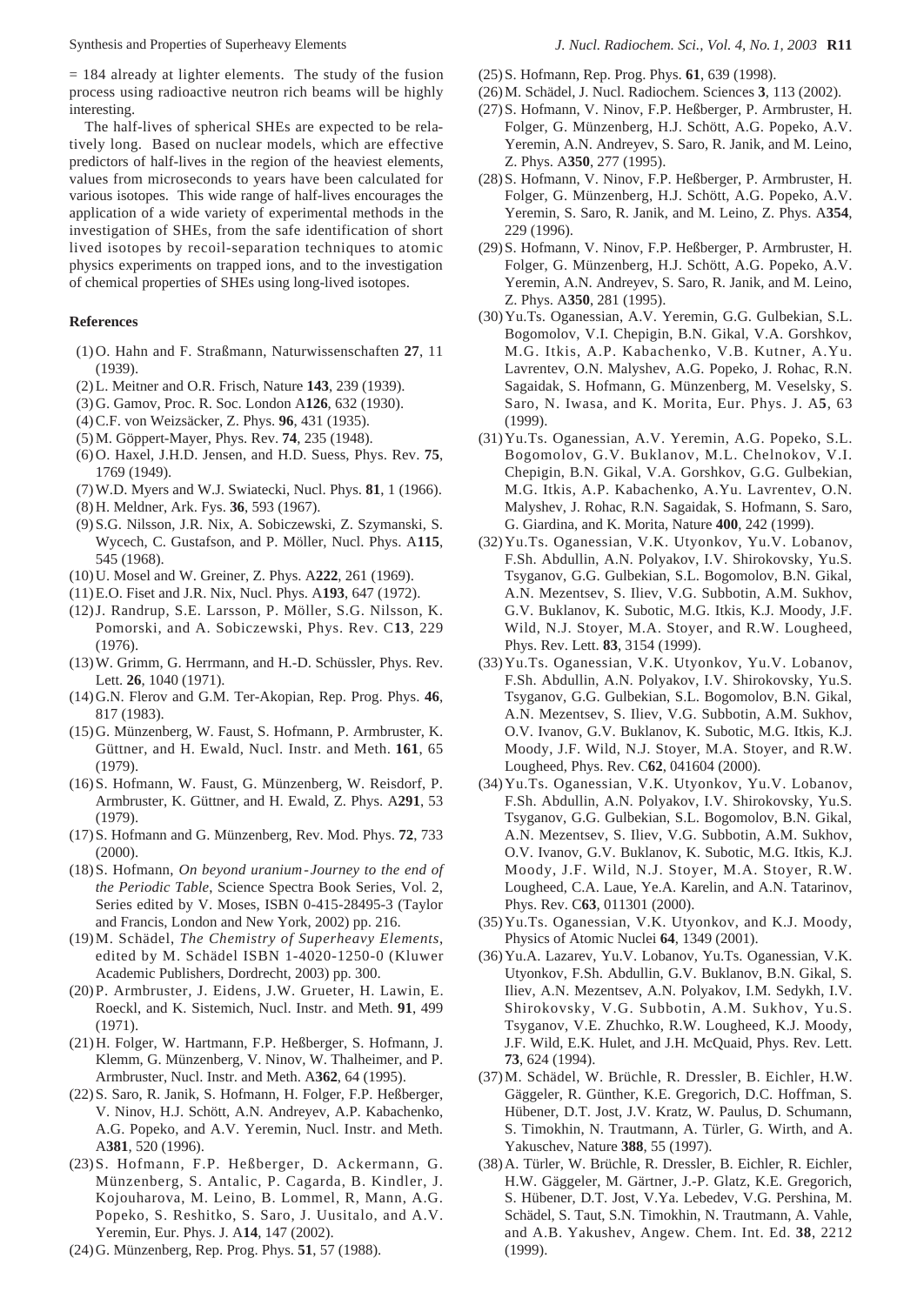- (39)P.A. Wilk, K.E. Gregorich, A. Türler, C.A. Laue, R. Eichler, V. Ninov, J.L. Adams, U.W. Kirbach, M.R. Lane, D.M. Lee, J.B. Patin, D.A. Shaughnessy, D.A. Strellis, H. Nitsche, and D.C. Hoffman, Phys. Rev Lett. **85**, 2697  $(2000)$ .
- (40)R. Eichler, W. Brüchle, R. Dressler, Ch.E. Düllmann, B. Eichler, H.W. Gäggeler, K.E. Gregorich, D.C. Hoffman, S. Hübener, D.T. Jost, U.W. Kirbach, C.A. Laue, V.M. Lavanchy, H. Nitsche, J.B. Patin, D. Piquet, M. Schädel, D.A. Shaughnessy, D.A. Strellis, S. Taut, L. Tobler, Y.S. Tsyganov, A. Türler, A. Vahle, P.A. Wilk, and A.B. Yakushev, Nature **407**, 63 (2000).
- (41)Ch.E. Düllmann, W. Brüchle, R. Dressler, K. Eberhardt, B. Eichler, R. Eichler, H.W. Gäggeler, T.N. Ginter, F. Glaus, K.E. Gregorich, D.C. Hoffman, E. Jäger, D.T. Jost, U.W. Kirbach, D.M. Lee, H. Nitsche, J.B. Patin, V. Pershina, D. Piguet, Z. Qin, M. Schädel, B. Schausten, E. Schimpf, H.-J. Schött, S. Soverna, R. Sudowe, P. Thörle, S.N. Timokhin, N. Trautmann, A. Türler, A. Vahle, G. Wirth, A.B. Yakushev, and P.M. Zielinski, Nature **418**, 859 (2002).
- (42)G. Münzenberg, S. Hofmann, F.P. Heßberger, W. Reisdorf, K.-H. Schmidt, J.H.R. Schneider, P. Armbruster, C.C. Sahm, and B. Thuma, Z. Phys. A**300**, 107 (1981).
- (43)G. Münzenberg, P. Armbruster, S. Hofmann, F.P. Heßberger, H. Folger, J.G. Keller, V. Ninov, K. Poppensieker, A.B. Quint, W. Reisdorf, K.-H. Schmidt, J.R.H. Schneider, H.-J. Schött, K. Sümmerer, I. Zychor, M.E. Leino, D. Ackermann, U. Gollerthan, E. Hanelt, W. Morawek, D. Vermeulen, Y. Fujita, and T. Schwab, Z. Phys. A**333**, 163 (1989).
- (44)S. Hofmann, F.P. Heßberger, V. Ninov, P. Armbruster, G. Münzenberg, C. Stodel, A.G. Popeko, A.V. Yeremin, S. Saro, and M. Leino, Z. Phys. A**358**, 377 (1997).
- (45)G. Münzenberg, P. Armbruster, H. Folger, F.P. Heßberger, S. Hofmann, J. Keller, K. Poppensieker, W. Reisdorf, K.H. Schmidt, H.J. Schött, M.E. Leino, and R. Hingmann, Z. Phys. A**317**, 235 (1984).
- (46)G. Münzenberg, P. Armbruster, G. Berthes, H. Folger, F.P. Heßberger, S. Hofmann, K. Poppensieker, W. Reisdorf, B. Quint, K.H. Schmidt, H.J. Schött, K. Sümmerer, I. Zychor, M. Leino, U. Gollerthan, and E. Hanelt, Z. Phys. A**324**, 489 (1986).
- (47)G. Münzenberg, P. Armbruster, F.P. Heßberger, S. Hofmann, K. Poppensieker, W. Reisdorf, J.R.H. Schneider, W.F.W. Schneider, K.H. Schmidt, C.C. Sahm, and D. Vermeulen, Z. Phys. A**309**, 89 (1982).
- (48)G. Münzenberg, W. Reisdorf, S. Hofmann, Y.K. Agarwal, F.P. Heßberger, K. Poppensieker, J.R.H. Schneider, W.F.W. Schneider, K.H. Schmidt, H.J. Schött, P. Armbruster, C.C. Sahm, and D. Vermeulen, Z. Phys. A**315**, 145 (1984).
- (49)G. Münzenberg, S. Hofmann, F.P. Heßberger, H. Folger, V. Ninov, K. Poppensieker, B. Quint, W. Reisdorf, H.J. Schött, K. Sümmerer, P. Armbruster, M.E. Leino, D. Ackermann, U. Gollerthan, E. Hanelt, W. Morawek, Y. Fujita, T. Schwab, and A. Türler, Z. Phys. A**330**, 435 (1988).
- (50)Yu.A. Lazarev, Yu.V. Lobanov, Yu.Ts. Oganessian, Yu.S. Tsyganov, V.K. Utyonkov, F.Sh. Abdullin, S. Iliev, A.N. Polyakov, J. Rigol, I.V. Shirokovsky, V.G. Subbotin, A.M. Sukhov, G.V. Buklanov, B.N. Gikal, V.B. Kutner, A.N. Mezentsev, I.M. Sedykh, D.V. Vakatov, R.W. Lougheed, J.F. Wild, K.J. Moody, and E.K. Hulet, Phys. Rev. Lett. **75**, 1903 (1995).
- (51)A. Ghiorso, J.M. Nitschke, J.R. Alonso, C.T. Alonso, M. Nurmia, G.T. Seaborg, E.K. Hulet, and R.W. Lougheed, Phys. Rev. Lett. **33**, 1490 (1974).
- (52)M.R. Schmorak, Nuclear Data Sheets **59**, 507 (1990).
- (53)K. Morita, K. Morimoto, D. Kaji, A. Yoneda, A. Yoshida, T. Suda, E. Ideguchi, T. Ohnishi, Y.-L. Zhao, H. Xu, T. Zheng, H. Haba, H. Kudo, K. Sueki, A. Ozawa, F. Tokanai, H. Koura, R. Kanungo, K. Katori, and I. Tanihata, RIKEN Accel. Prog. Rep. **35**, 90 (2003).
- (54)K. Morita, K. Morimoto, D. Kaji, A. Yoneda, A. Yoshida, T. Suda, E. Ideguchi, T. Ohnishi, Y.-L. Zhao, H. Xu, T. Zheng, H. Haba, H. Kudo, K. Sueki, A. Ozawa, F. Tokanai, H. Koura, A.V. Yeremin, R. Kanungo, K. Katori, and I. Tanihata, RIKEN Accel. Prog. Rep. **35**, 91 (2003).
- (55) S. Ćwiok, S. Hofmann, and W. Nazarewicz, Nucl. Phys. A**573**, 356 (1994).
- (56)T.N. Ginter, *Proceedings of the Third International Conference on Fission and Properties of Neutron-Rich Nuclei*, Sanibel Island, Florida, November 3-9, 2002, to be published.
- (57)A. Ghiorso, D. Lee, L.P. Sommerville, W. Loveland, J.M. Nitschke, W. Ghiorso, G.T. Seaborg, P. Wilmarth, R. Leres, A. Wydler, M. Nurmia, K. Gregorich, K. Czerwinski, R. Gaylord, T. Hamilton, N.J. Hannink, D.C. Hoffman, C. Jarzynski, C. Kacher, B. Kadkhodayan, S. Kreek, M. Lane, A. Lyon, M.A. McMahan, M. Neu, T. Sikkeland, W.J. Swiatecki, A. Türler, J.T. Walton, and S. Yashita, Phys. Rev. C**51**, R2293 (1995).
- (58)Yu.A. Lazarev, Yu.V. Lobanov, Yu.Ts. Oganessian, V.K. Utyonkov, F.Sh. Abdullin, A.N. Polyakov, J. Rigol, I.V. Shirokovsky, Yu.S. Tsyganov, S. Iliev, V.G. Subbotin, A.M. Sukhov, G.V. Buklanov, B.N. Gikal, V.B. Kutner, A.N. Mezentsev, K. Subotic, J.F. Wild, R.W. Lougheed, and K.J. Moody, Phys. Rev. C**54**, 620 (1996).
- (59)S. Hofmann, F.P. Heßberger, D. Ackermann, S. Antalic, P. Cagarda, S. Ćwiok, B. Kindler, J. Kojouharova, B. Lommel, R. Mann, G. Münzenberg, A.G. Popeko, S. Saro, H.J. Schött, and A.V. Yeremin, Eur. Phys. J. A**10**, 5 (2001).
- (60) S. Ćwiok, W. Nazarewicz, and P.H. Heenen, Phys. Rev. Lett. **83**, 1108 (1999).
- (61)I. Muntian, Z. Patyk, and A. Sobiczewski, Phys. Rev. C**60**, 041302 (1999).
- (62)R. Smolanczuk, Phys. Rev. Lett. **83**, 4705 (1999).
- (63)R. Smolanczuk, J. Skalski, and A. Sobiczewski, Phys. Rev. C**52**, 1871 (1995).
- (64)V. Ninov, K.E. Gregorich, W. Loveland, A. Ghiorso, D.C. Hoffman, D.M. Lee, H. Nitsche, W.J. Swiatecki, U.W. Kirbach, C.A. Laue, J.L. Adams, J.B. Patin, D.A. Shaughnessy, D.A. Strellis, and P.A. Wilk, Phys. Rev. Lett. **83**, 1104 (1999).
- (65)C. Stodel, N. Alamanos, N. Amar, J.C. Angélique, R. Anne, G. Auger, J.M. Casandjian, R. Dayras, A. Drouart, J.M. Fontbonne, A. Gillibert, S. Grévy, D. Guerreau, F. Hanappe, R. Hue, A.S. Lalleman, N. Lecesne, T. Legou, M. Lewitowicz, R. Lichtenthäler, E. Liénard, L. Maunoury, W. Mittig, N. Orr, J. Péter, E. Plagnol, G. Politi, M.G. Saint-Laurant, J.C. Steckmeyer, J. Tillier, R. de Tourreil, A.C.C. Villari, J.P. Wieleczko, and A. Wieloch, *Proceedings of the Tours Symposium on Nuclear Physics IV,* edited by M. Arnould et al., AIP Conference Proceedings 561 (AIP, New York, 2001) p. 344.
- (66)K. Morimoto, K. Morita, I. Tanihata, N. Iwasa, R. Kanungo, T. Kato, K. Katori, H. Kudo, T. Suda, I. Sugai, S. Takeuchi, F. Tokanai, K. Uchiyama, Y. Wakasaya, T. Yamaguchi, A. Yeremin, A. Yoneda, and A. Yoshida, *Proceedings of the Tours Symposium on Nuclear Physics IV,* edited by M. Arnould et al., AIP Conference Proceedings 561 (AIP, New York, 2001) p. 354.
- (67)V. Ninov, K.E. Gregorich, W. Loveland, A. Ghiorso, D.C. Hoffman, D.M. Lee, H. Nitsche, W.J. Swiatecki, U.W. Kirbach, C.A. Laue, J.L. Adams, J.B. Patin, D.A. Shaughnessy, D.A. Strellis, and P.A. Wilk, Phys. Rev.